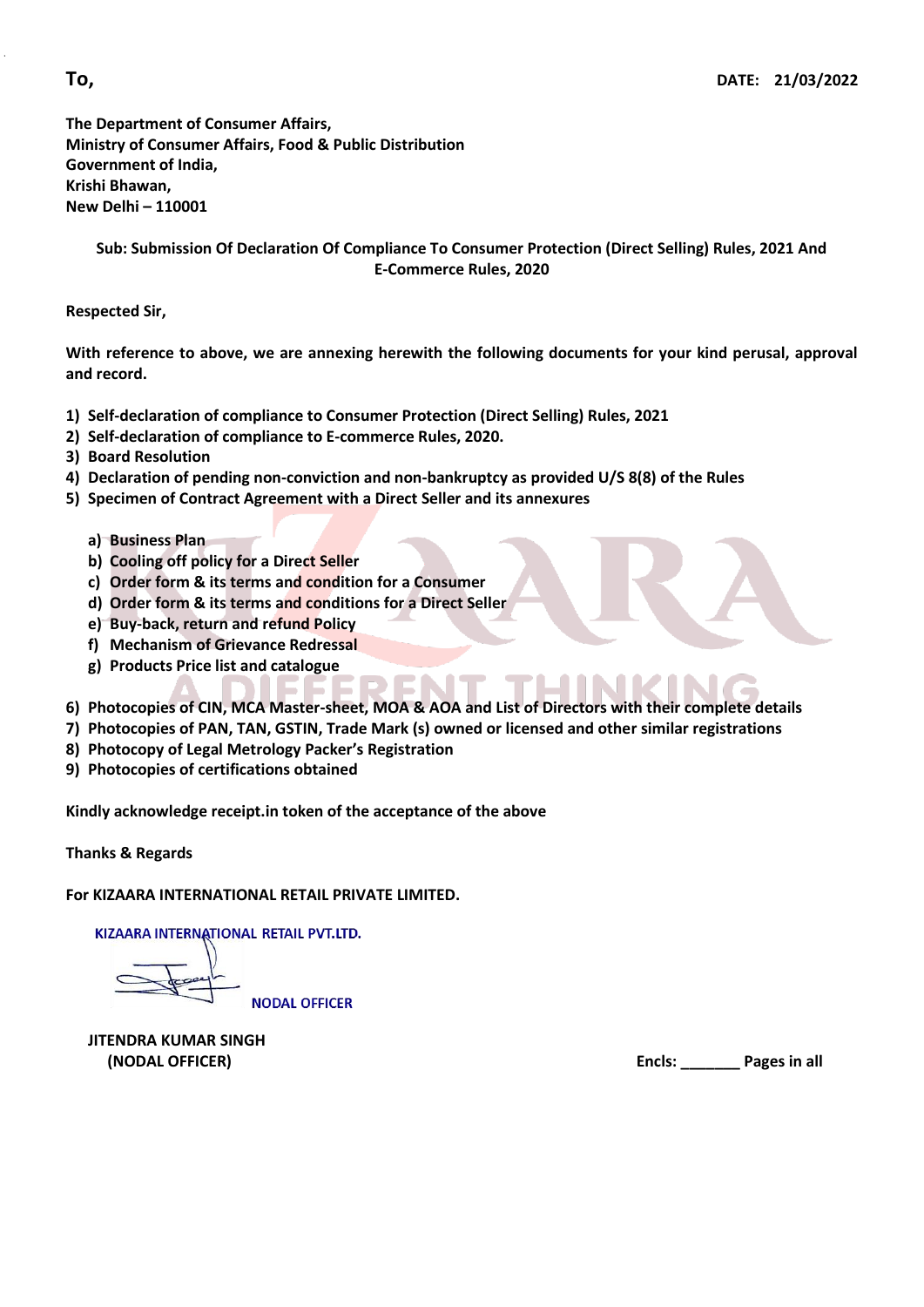**The Secretary, Ministry of Consumer Affairs, Food & Civil Supplies, Government of Maharashtra, Mumbai**

> **Sub: Submission of Declaration of compliance to Consumer Protection (Direct Selling) Rules, 2021 and E-commerce Rules, 2020**

**Respected Sir,**

**With reference to above, we are annexing herewith the following documents for your kind perusal, approval and record.** 

- **1) Self-declaration of compliance to Consumer Protection (Direct Selling) Rules, 2021**
- **2) Self-declaration of compliance to E-commerce Rules, 2020.**
- **3) Board Resolution**
- **4) Declaration of pending non-conviction and non-bankruptcy as provided U/S 8(8) of the Rules**
- **5) Specimen of Contract Agreement with a Direct Seller and its annexures**
	- **a) Business Plan**
	- **b) Cooling off policy for a Direct Seller**
	- **c) Order form & its terms and condition for a Consumer**
	- **d) Order form & its terms and conditions for a Direct Seller**
	- **e) Buy-back, return and refund Policy**
	- **f) Mechanism of Grievance Redressal**
	- **g) Products Price list and catalogue**
- **6) Photocopies of CIN, MCA Master-sheet, MOA & AOA and List of Directors with their complete details**

T THINKING

- **7) Photocopies of PAN, TAN, GSTIN, Trade Mark (s) owned or licensed and other similar registrations**
- **8) Photocopy of Legal Metrology Packer's Registration**

**9) Photocopies of certifications obtained**

**Kindly acknowledge receipt.in token of the acceptance of the above**

**Thanks & Regards**

**For KIZAARA INTERNATIONAL RETAIL PRIVATE LIMITED.**

KIZAARA INTERNATIONAL RETAIL PVT.LTD.

**NODAL OFFICER** 

**JITENDRA KUMAR SINGH**

 **(NODAL OFFICER) Encls: \_\_\_\_\_\_\_ Pages in all**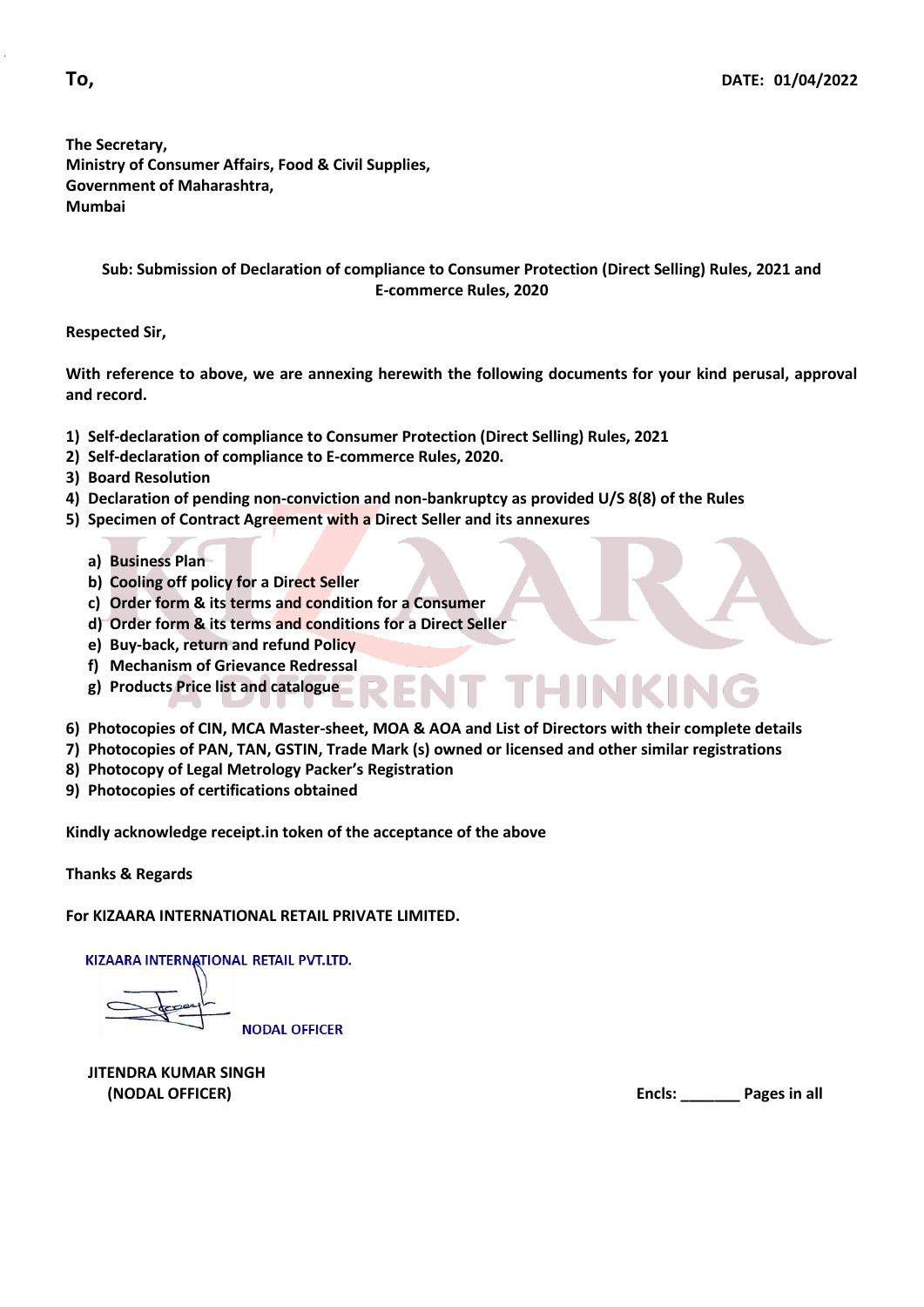## **DECLARATION OF COMPLIANCE OF CONSUMER PROTECTION ( DIRECT SELLING ) RULES, 2021**

**I**, **JITENDRA KUMAR SINGH**, Nodal Officer and Authorized Signatory of M/s **KIZAARA INTERNATIONAL RETAIL PRIVATE LIMITED.** having its Registered Office at F-103, Wing-F, Build-B, Suyojit One World Residency, Opposite Bytco College, Nashik Puna Road, Nashik, Maharashtra- 422101 India. (CIN No. U52339MH2019PTC326659) do hereby solemnly affirm and declare as under that:-

- **1.** We fully comply with all provisions of Consumer Protection (Direct Selling) Rules, 2021 and Consumer Protection Act, 2019.
- **2.** We are not involved in Pyramid or Money Circulation Schemes as per Business/Compensation plan prescribed by us and copy annexed herewith.
- **3.** We maintain all mandatory records prescribed under clause 4 of the Rules and have displayed the same on our Website: [www.kizaara.com.](http://www.kizaara.com/)
- **4.** We own, hold or are Licensee/assignees of Trade Mark/ Service Mark/ Brand name as per copies annexed herewith
- **5.** We have obtained all applicable trade registrations including PAN,TAN & GST copies of which are annexed herewith
- **6.** Goods and Services offered by us through our direct sellers conform to applicable laws,
- **7.** We have a well defined Grievance Redressal Mechanism prescribed for Redressal of consumers' complaints and grievances copy of which is annexed herewith.
- **8.** We provide a reasonable cooling off period as per copy annexed herewith.
- **9.** We are bound by our Buy-back policy as per copy annexed herewith
- **10.** We are fully compliant with the provisions of Legal Metrology Act, 2009 and rules framed thereunder and we have obtained Packers' Registration as per copy annexed herewith.  $\sim$  11
- **11.** We are compliant to Drugs and Cosmetics Act and rules framed thereunder.
- **12.** We have joined the National Consumer Helpline as its Convergence Partner.
- **13.** We have prescribed separate E-Product Order forms for Consumers as well as Direct Sellers, describing therein the Remedial options available under the Terms & Conditions as per copies annexed herewith.
- **14.** We are obliged to have a prior written contract with our Direct sellers in order to authorize them to sell or offer to sell, market or distribute goods or services and the terms of such Contract are just, fair and equitable as per copy annexed herewith.
- **15.** We are fully compliant to Consumer Protection (E-commerce) Rules, 2020 as amended from time to time, as per declaration annexed herewith.
- **16.** That all documents referred to in this affidavit and annexed herewith may be read as part and parcel of this declaration as the same are not being reproduced herewith for the sake of brevity.

**DECLARANT KIZAARA INTERNATIONAL RETAIL PVT.LTD.** NAME: JITENDRA KUMAR SINGH **DATED: 21/03/2022**<br> **DESIGNATION: NODAL OFFICER**<br>
MOBILE NUMBER: 9090941010  **MOBILE NUMBER: 9090941010 E-MAIL ID[: nodal@kizaara.com](mailto:nodal@kizaara.com)**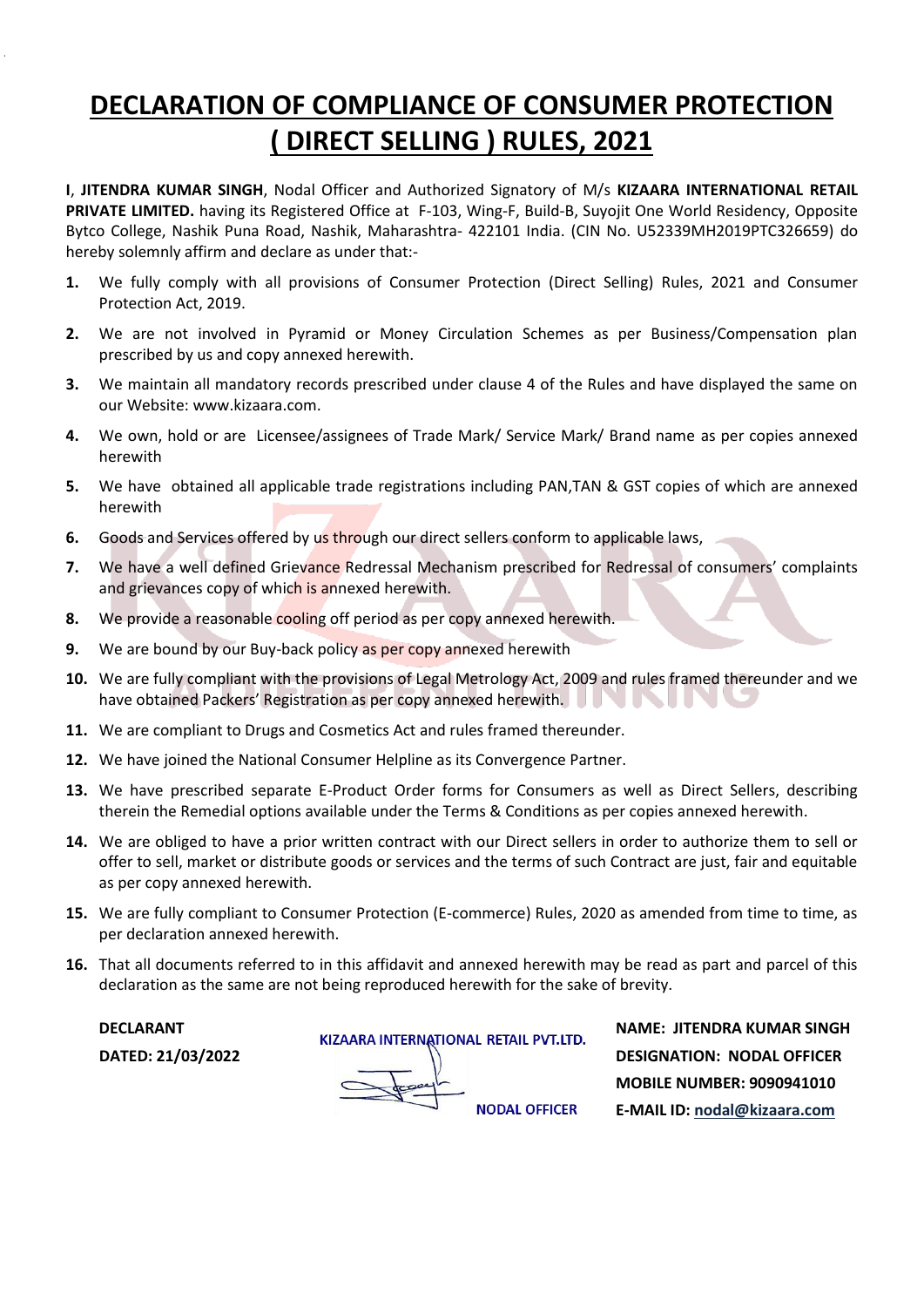## **COOLING OFF POLICY**

At, KIZAARA INTERNATIONAL RETAIL PRIVATE LIMITED, It Provides Its Direct Sellers A Cooling Off Period Of 7 **(Seven) Days' From The Date Of Execution Of The E-Contract Agreement With It Whereby The Intending Direct Seller Can Rethink Whether He Wants To Continue With Its Direct Selling Business Which He/She Has** Voluntarily Offered To Join. If The Direct Seller Wishes To Rescind The Said E-Contract Agreement, He/She Can Do So Without Attracting Any Claim Or Legal Action Whatsoever On And By Either Parties To The Contract **Agreement.** 

KIZAARA INTERNATIONAL RETAIL PVT.LTD.

**NODAL OFFICER** 

 **JITENDRA KUMAR SINGH (NODAL OFFICER)** 

**DECLARANT DATED: 21/03/2022**

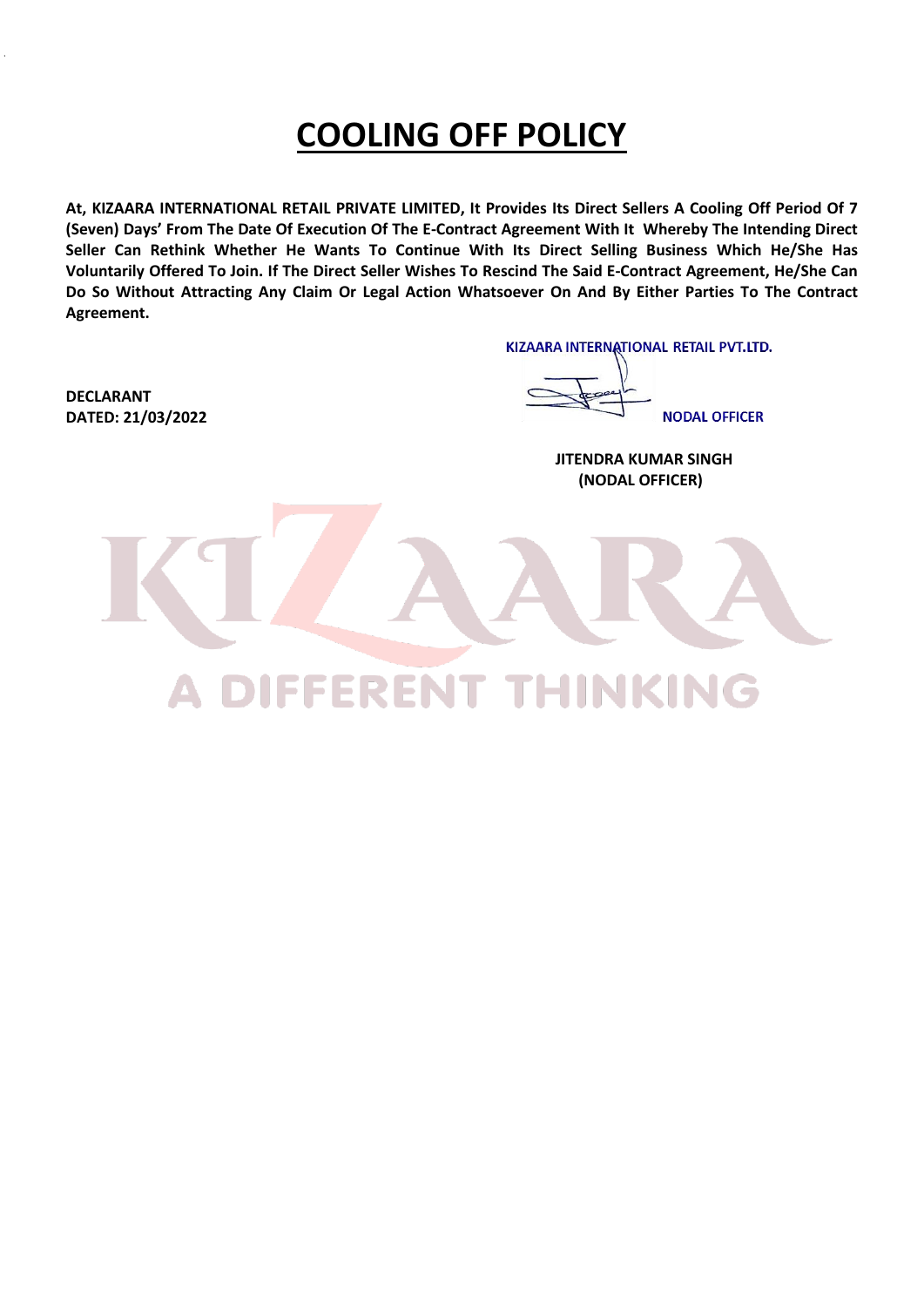## **DECLARATION UNDER CONSUMER PROTECTION (E-COMMERCE) RULES. 2020**

- **I, JITENDRA KUMAR SINGH**, Nodal Officer of M/S **KIZAARA INTERNATIONAL RETAIL PRIVATE LIMITED**, having its registered office at F-103, Wing-F, Build-B, Suyojit One World Residency, Opposite Bytco College, Nashik Puna Road, Nashik, Maharashtra- 422101 India.(Hereinafter referred to as kizaara), do hereby declare and undertake as under that:
- **1.** I am fully competent to sign this declaration as I am the Nodal Officer of the Inventory E-commerce Entity named above duly appointed by a Board Resolution annexed herewith.
- **2.** Kizaara fully complies with the provisions of the Consumer Protection (E-commerce) Rules, 2020, and Consumer Protection Act, 2019, related to inventory E-commerce entities, as amended from time to time
- **3.** Kizaara has displayed all information on its website: www.kizaara.com, required and prescribed under clause 4 (2) of the said Rules.
- **4.** Kizaara does not indulge or get involved in any Unfair Trade Practice as required under clause 2 (3) of the said Rules.
- **5.** That kizaara fully abides by the provisions contained in Clauses 4 ( 4 to 6) of the said Rules whereby kizaara have appointed Sh. Ravidra Kumar Gupta, as its Grievance Redressal Officer to look after and resolve the complaints and grievances of the consumers vide Board resolution annexed herewith. Grievance redressal mechanism and Buy back & refund mechanism are also annexed herewith.
- **6.** That kizaara has applied to become a Convergence Partner of the National Consumer Helpline, in compliance of clause 4(7) of the said Rules and as annexed herewith.
- **7.** Kizaara shall record consent of the intending consumer before confirming the order as provided under clause 4 (9 & 10) of the said Rules. Order Form for a consumer along-with its terms & conditions is annexed herewith.
- **8.** Kizaara shall not manipulate the prices of goods and services offered by it on its platform in any manner whatsoever as required under clause 4(11) (a) of the said rules.
- **9.** Kizaara shall not discriminate or differentiate between any class of consumer as required under clause 4 (11)(b) of the said Rules.
- **10.** kizaara shall abide by and comply, in letter and spirit, with all provisions of Clause 7 of the said Rules
- **11.** All documents referred to in the preceding para may be read as part & parcel of this declaration also as the same have not been reproduced here for the sake of brevity.

**DECLARANT DATED: 21/03/2022**  KIZAARA INTERNATIONAL RETAIL PVT.LTD.

**NODAL OFFICER** 

 **JITENDRA KUMAR SINGH (NODAL OFFICER)**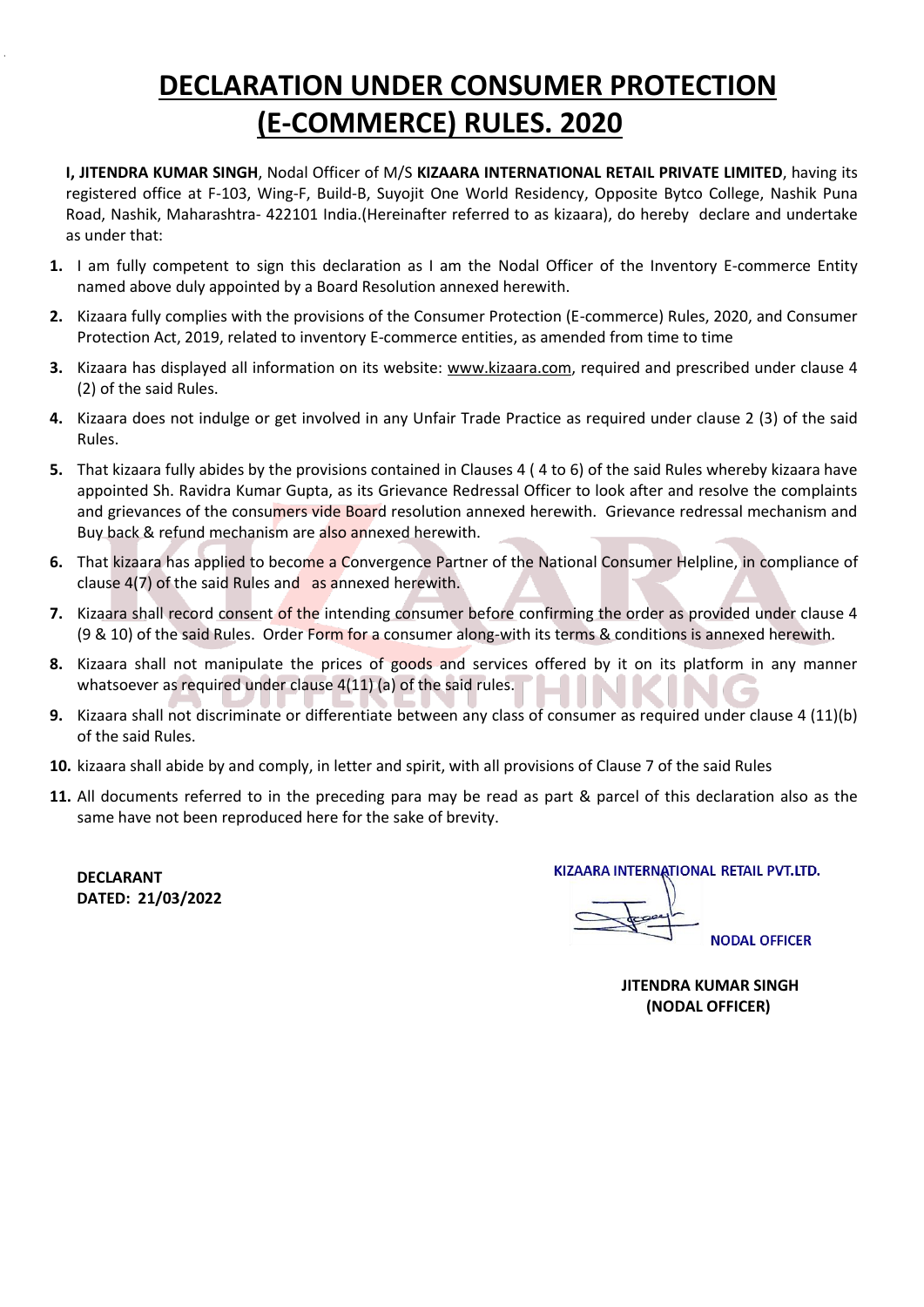## **DECLARATION OF NON-CONVICTION, NON-LITIGATION AND NON-BANKRUPTCY**

**I, JITENDRA KUMAR SINGH, Nodal Officer of M/S KIZAARA INTERNATIONAL RETAIL PRIVATE LIMITED having its Registered Office at F-103, Wing-F, Build-B, Suyojit One World Residency, Opposite Bytco College, Nashik Puna Road, Nashik, Maharashtra- 422101 India. do hereby declare as under:**

- **1. That neither my company nor any of its Directors are involved in any litigation in a Court of law during the last five years**
- **2. That neither my company nor any of its Directors have been convicted by a court of law during the last five years.**
- **3. That neither my company nor any of its Directors have been declared bankrupt convicted by a court of law during the last five years by a competent court of law in accordance with clause 3 of Section 79 of the Insolvency and Bankruptcy Code, 2016.**

A DIFFERENT THINKING

KIZAARA INTERNATIONAL RETAIL PVT.LTD.

NODAL OFFICER

**PLACE: NASHIK JITENDRA KUMAR SINGH DATED: 21/03/2022 (NODAL OFFICER)**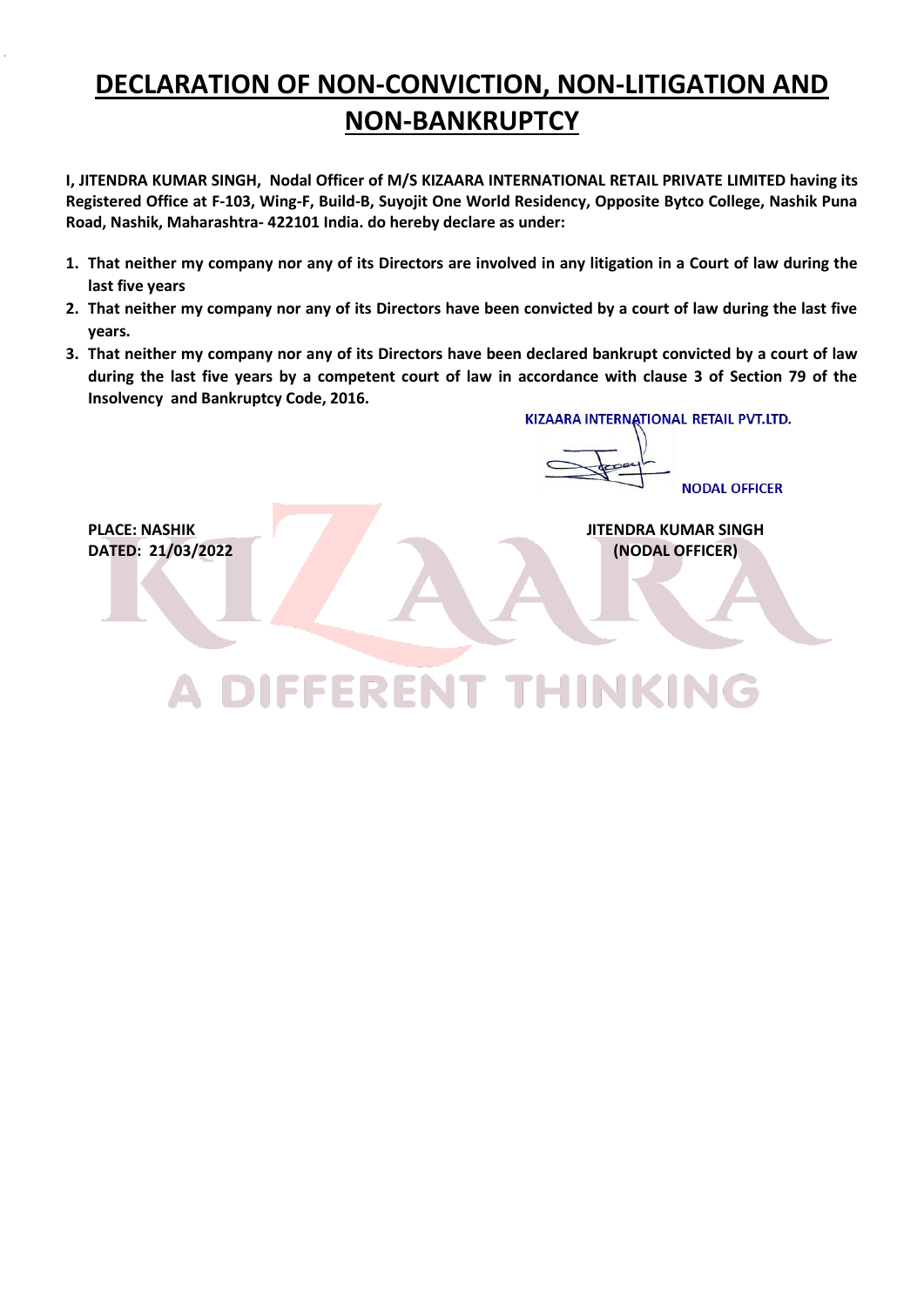## **DECLARATION OF NON-CONVICTION, NON-LITIGATION AND NON-BANKRUPTCY**

**I, Deepmala Chahar, Director of M/S KIZAARA INTERNATIONAL RETAIL PRIVATE LIMITED. having its Registered Office at F-103, Wing-F, Build-B, Suyojit One World Residency, Opposite Bytco College, Nashik Puna Road, Nashik, Maharashtra- 422101 India. do hereby declare as under:**

- **1. That neither my company nor me or my fellow Directors are involved in any litigation in a Court of law during the last five years**
- **2. That neither my company nor me or any of my fellow Directors have been convicted by a court of law during the last five years.**
- **3. That neither my company nor me or any of my fellow Directors have been declared bankrupt by a court of law during the last five years by a competent court of law in accordance with clause 3 of Section 79 of the Insolvency and Bankruptcy Code, 2016.**  KIZAARA INTERNATIONAL RETAIL PVT.LTD.

श्रीप्रभाला **DIRECTOR PLACE: NASHIK DEEPMALA CHAHAR DATED: 21/03/2022 (DIRECTOR )**A DIFFERENT THINKING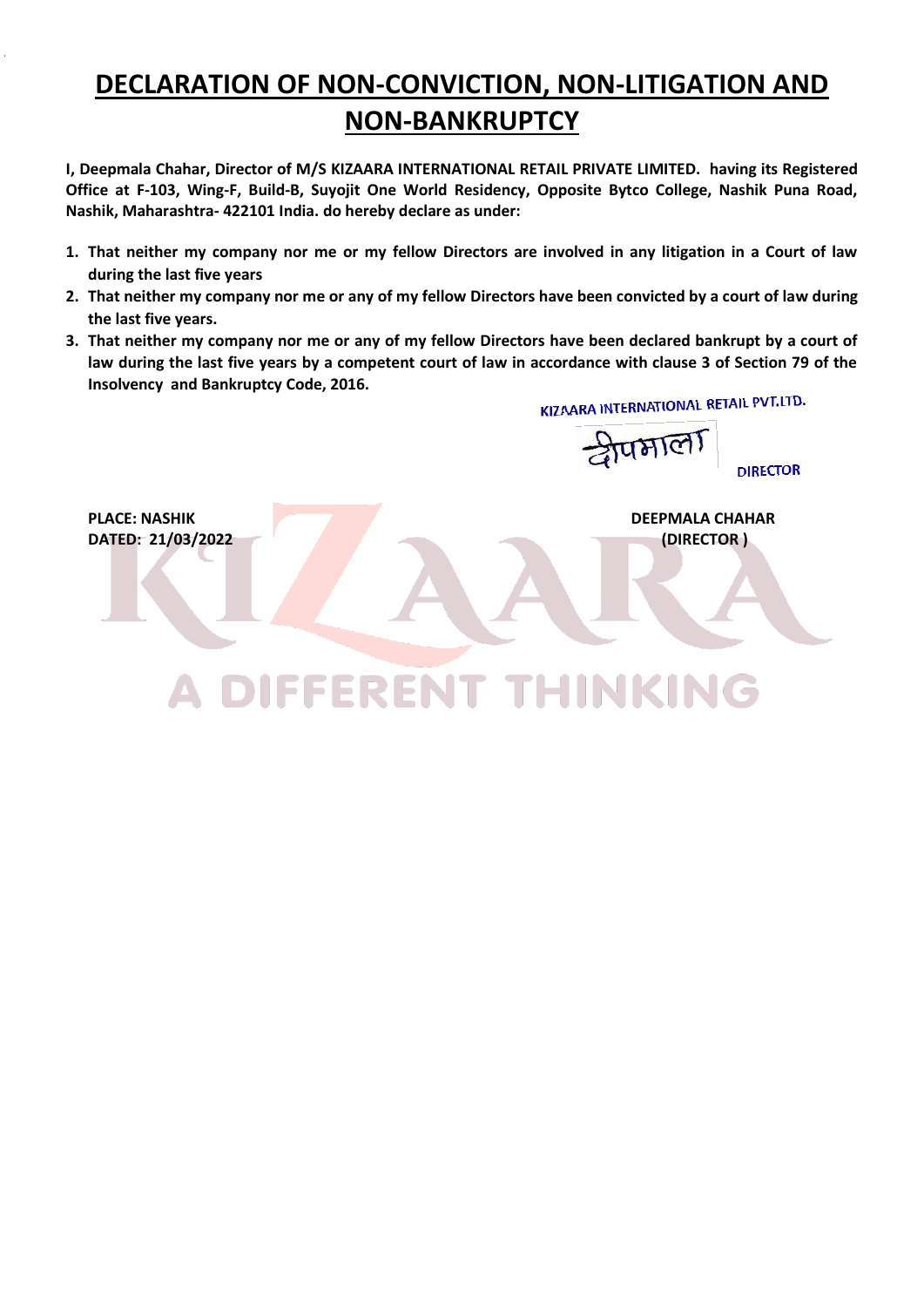## **DECLARATION OF NON-CONVICTION, NON-LITIGATION AND NON-BANKRUPTCY**

**I, Santosh Kumar Chahar, Director of M/S KIZAARA INTERNATIONAL RETAIL PRIVATE LIMITED. having its Registered Office at F-103, Wing-F, Build-B, Suyojit One World Residency, Opposite Bytco College, Nashik Puna Road, Nashik, Maharashtra- 422101 India. do hereby declare as under:**

- **1. That neither my company nor me or my fellow Directors are involved in any litigation in a Court of law during the last five years**
- **2. That neither my company nor me or any of my fellow Directors have been convicted by a court of law during the last five years.**
- **3. That neither my company nor me or any of my fellow Directors have been declared bankrupt by a court of law during the last five years by a competent court of law in accordance with clause 3 of Section 79 of the Insolvency and Bankruptcy Code, 2016.**

A DIFFERENT THINKING

KIZAARA INTERNATIONAL RETAIL PVT.ITD.

**UMOV DIRECTOR** 

**PLACE: NASHIK SANTOSH KUMAR CHAHAR DATED: 21/03/2022 (DIRECTOR )** (DIRECTOR )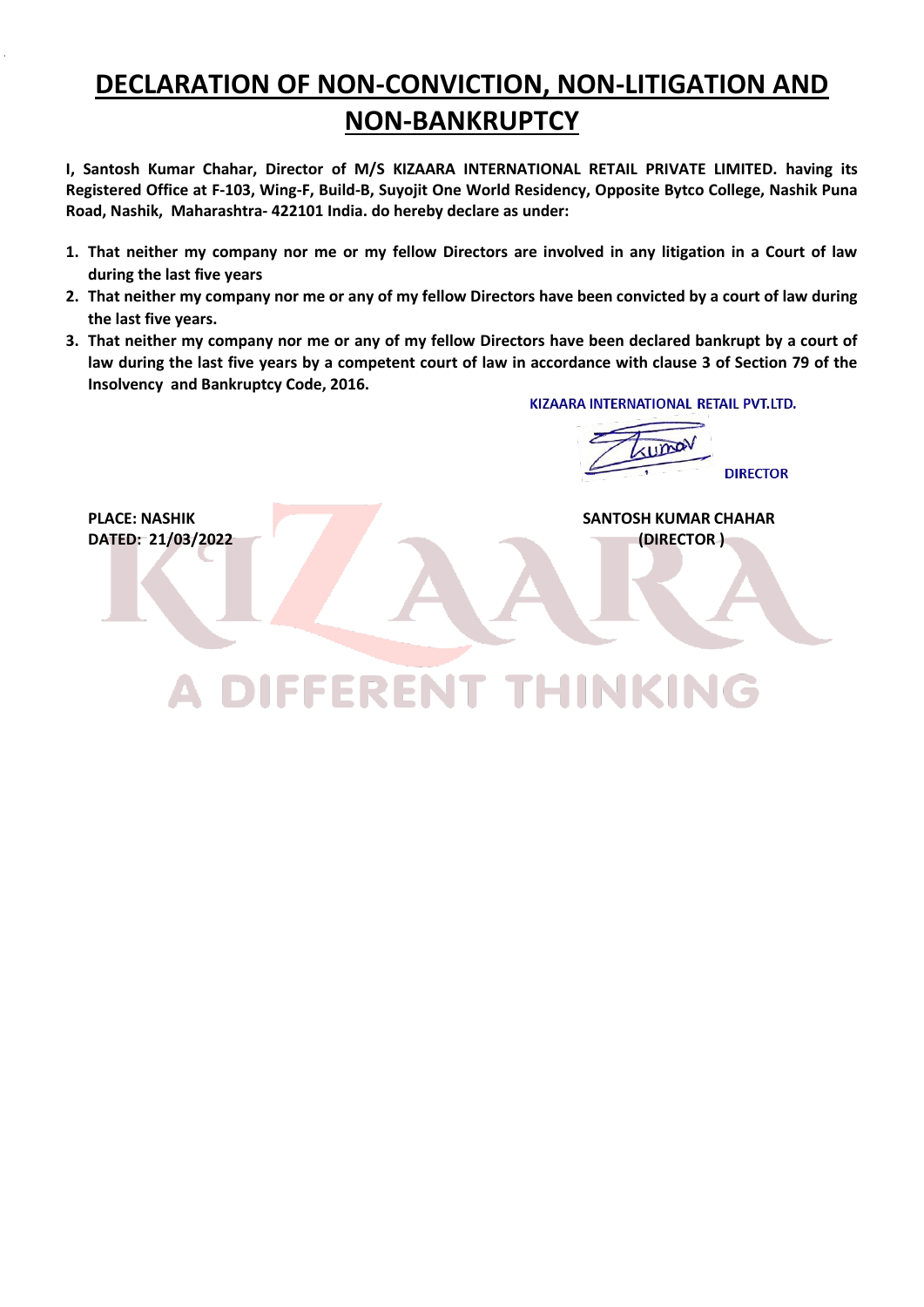## **DECLARATION OF NON-CONVICTION, OF SOUND MIND AND NON-BANKRUPTCY BY A DIRECT SELLER**

I,**......................................................................................................................................**

A Direct Seller having ID**...............................................................................................**of

**M/S KIZAARA INTERNATIONAL RETAIL PRIVATE LIMITED,** Resident of**.............................**

**.......................................................................................................................................,**

### **Do Hereby Declare As Under:**

- **1.** That I am of sound mind.
- **2.** That I have not been convicted by a court of law during the last five years.
- **3.** That I am not declared bankrupt by a competent court of law during the last five years in accordance with clause 3 of Section 79 of the Insolvency and Bankruptcy Code, 2016.

### DIFFERENT THINKING A.

**DECLARANT TRUE COPY DATED: 21/03/2022** 

KIZAARA INTERNATIONAL RETAIL PVT.LTD.

**NODAL OFFICER** 

 **JITENDRA KUMAR SINGH (NODAL OFFICER)**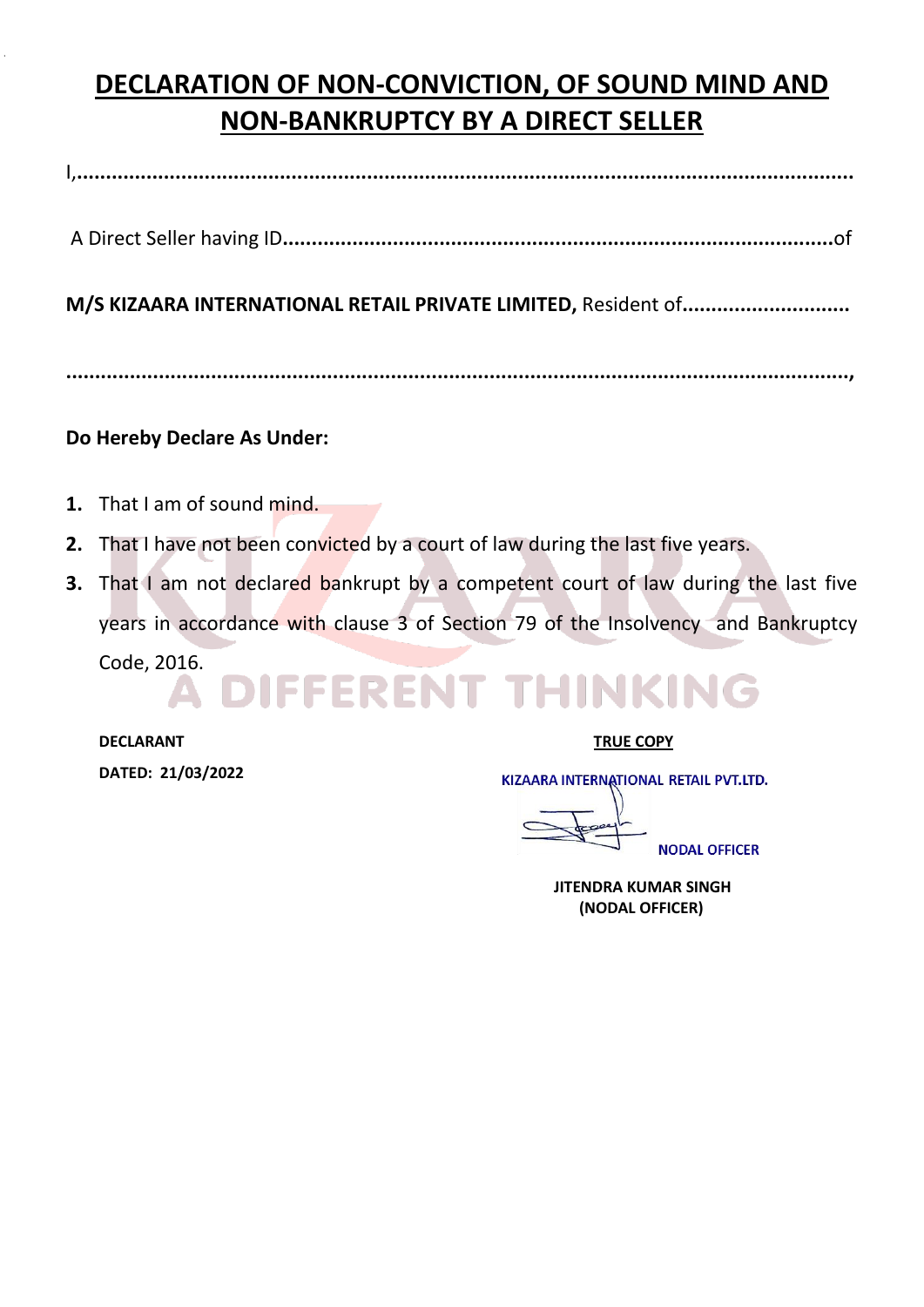# **BUY BACK / EXCHANGE / REFUND POLICY**

At **M/S KIZAARA INTERNATIONAL RETAIL PRIVATE LIMITED.** (Hereinafter referred as Direct selling entity), it's our passion and mission to ensure highest quality of our products to the satisfaction of a consumer. However, at times in-spite of our best efforts it doesn't meet your desired expectations and If for any reason you are not completely satisfied with the product, you may return it within Thirty days' from the date of receipt of the product provided you have notified your intention within one week from the date of receipt of the goods at your end.

The buyback / refund policy is applicable only for products in saleable condition, and partially used product (not exceeding 30% of the total volume of the product) only if accompanied with an invoice. If at all a product is observed to have been intentionally damaged or misused the buyback / refund warranty stands void. It is obligatory upon our Consumers to exercise the Product Buyback & Refund Policy in fairness.

### **Buyback / Refund Policy:**

- **1.** If the product is in marketable\* condition and is returned within 30 days of receipt of goods accompanied by the original invoice,100% of the amount as refund will be given.
- **2.** If the product is in Unmarketable\*\* condition and is returned within 30 days of receipt of goods refund value will be assessed by Grievance Redressal Officer and appropriate value will be given.
	- \* Marketable refers to products that are unopened, sealed and undamaged in any form whatsoever.
	- \*\* Unmarketable products are those which have been opened and its seal broken.

### **Exchange:**

If you need to exchange an unopened, un-sealed and undamaged or unused product you may need to return it to the Direct Selling entity with the original invoice. In such a case, the Consumer can exchange the products from the Direct Selling entity within 30 days from the date of receipt of goods and must submit the following at the time of exchange and help us in our services:

- Product Return Form
- Copy of receipt of goods
- Products in original packing and marketable condition
- Your exchangeable product can be changed/replaced with equally or higher priced product and on payment of differential amount.

RENT THINKING

• In such a case you will have to bear the cost of shipping the product to the entity's Godown / Franchisee's Godown or Pickup Centre, as the case may be or as directed by the entity

### **Refunds:**

Once we have received your product for return, we will inspect it and notify you that we have received your returned item. We will also notify you on the status of your refund after inspecting the item. In the event the return of a Product is duly accepted by Direct selling entity, the value of such Product, **will be calculated as per point no. 1 & 2 hereinabove of this Buyback / Refund Policy and will be refunded** to Consumer/ Independent Direct Seller by remittance either to the bank account provided by the Consumer/Independent Direct Seller for such refund, or to the payment instrument of the Consumer / Independent Direct Seller from which payment was made. Direct selling entity shall have the sole discretion to determine the mode of reversal from the above options. **No cash refunds under any circumstances will be made.**

### **Shipping Cost:**

You will be responsible for paying your own shipping cost for returning your items. Shipping costs are nonrefundable. In some exceptional cases, if the cost of the shipping is paid by the Direct Selling entity / franchisee/ pickup Centre the shipping cost of the return product will be deducted from the refund amount.

### **Cancellation of transaction / orders**

 **Cancellation by Direct selling entity:** There may be certain orders that Direct Selling entity is unable to accept and has the right to cancel such order. Direct Selling entity reserves the right, at its sole discretion, to refuse or cancel any order for any reason whatsoever. Some situations that may result in Consumer /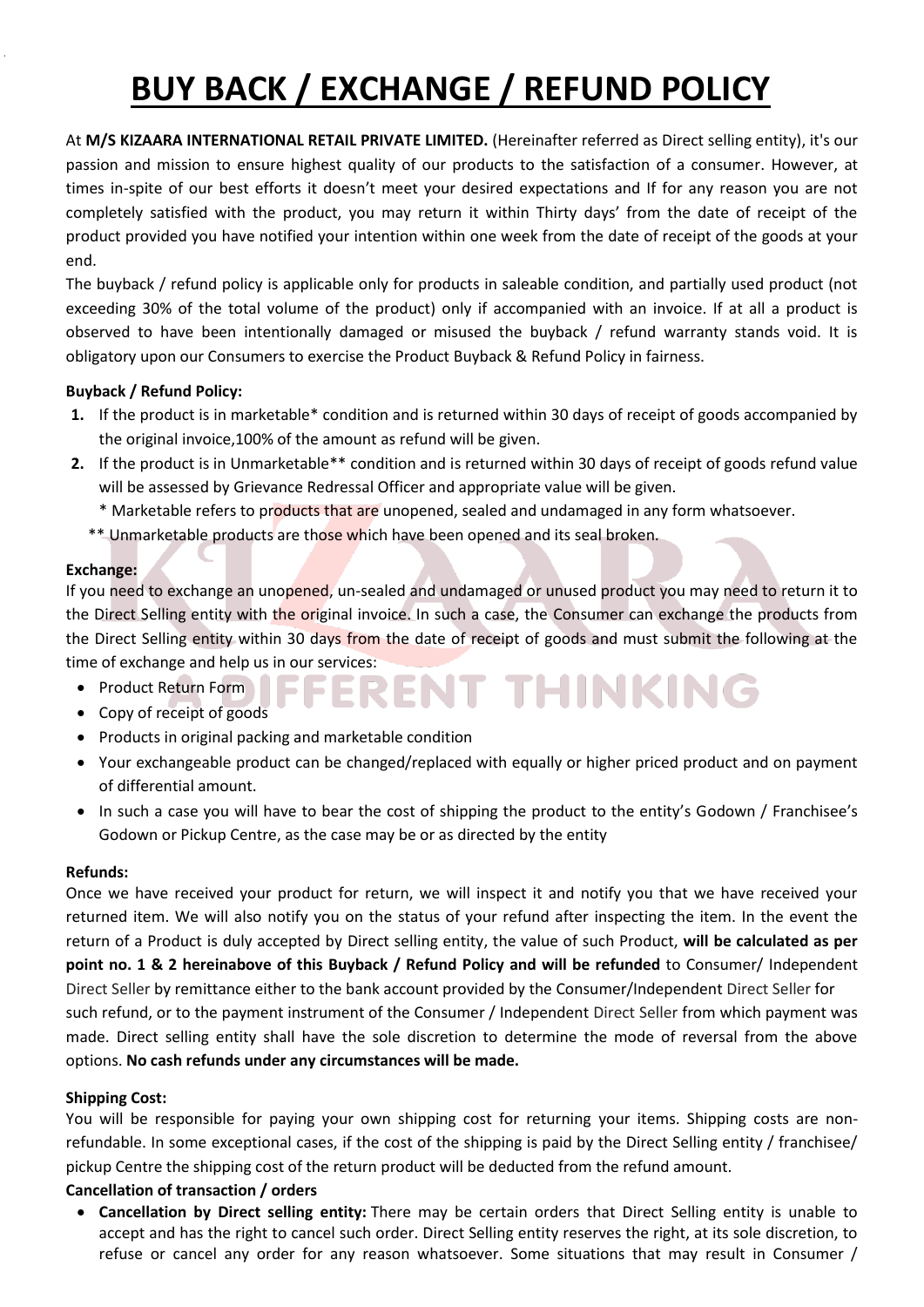Independent Direct Seller's order being cancelled include, without limitation, non-availability of the Product or quantities ordered. Direct Selling entity may also require additional verifications or information before processing any order. If Consumer / Independent Direct Seller's order is cancelled, after the payment has been processed, the said amount will be reversed / remitted to the Consumer / Independent Direct Seller either to the bank account provided for such reversal, or to the payment instrument from which payment was made. Direct Selling entity shall have the sole discretion to determine the mode of reversal from the above options.

- **Cancellation by the Consumer / Independent Direct Seller:** As part of usual business practice, if the Direct selling entity receives a cancellation notice and the order has not been processed, Direct Selling entity may cancel the order and refund the entire amount to Consumer / Independent Direct Seller within a reasonable period of time. Direct Selling entity will not be able to cancel orders that have already been processed and have left the Direct Selling entity / Franchisee or Pickup Centre's premises the Consumer shall be informed of its right to return the product to the Direct Selling entity by bearing its own shipping costs.
- Set-off of any benefits availed by Consumer / Independent Direct Seller: In case Independent Direct Seller has availed any benefit under any marketing or promotions provided by the Direct Selling entity in relation to the Product for which the order has been cancelled by the Consumer / Independent Direct Seller or by the Direct Selling entity, Independent Direct Seller agrees and authorizes the Direct Selling entity to recover such benefits from Independent Direct Seller's incentive / compensation payable or set-off the same from any refunds to Independent Direct Seller.

### **Reference Notes:**

• The Consumer / Independent Direct Seller must return the product(s) to our head office personally or by courier. A specific form of return must be duly filled and signed by the Consumer / Independent Direct Seller and must be sent along with the product to be returned.

Period of return for products is calculated as the number of days from the Date of receipt at Consumer / Direct Seller's end to the date of receipt at Direct Selling entity's / franchisee's / pickup Centre's premises, as the case may be.

- Condition refers to the condition in which the stock is received back from the Consumer / Independent Direct Seller as a return. The product may be 'marketable' or 'unmarketable' depending on the condition of the returned stock as assessed solely by the Grievance Redressal Officer at Direct Selling entity's Head office.
- The Product Return Policy does not apply to open packs of literature and videos or other sales and marketing aids, not meant for re-sale and calculable for incentive / compensation eligibility.
- Total returns cannot exceed the quantity(s) purchased appearing on the Invoice.
- BV adjustment of Products returned shall be processed in the same Payout. Total BV of the returned products will be deducted from the returning Independent Direct Seller's account and the sales benefits, incentives or bonuses shall be deducted from all respective beneficiaries and shall reflect in immediate next payment
- If Consumer / Independent Direct Seller return the products directly to Direct Selling entity, BV adjustment shall be done from Independent Direct Seller's payment & any excess amount paid shall be recoverable from the Independent Direct Seller.
- The Consumer / Independent Direct Seller who has returned a particular product shall not be entitled for return of a repurchase within 30 days of return date of the same product for a period of 30 days from repurchase invoice date.
- The return process of a Product may be subject to additional terms & conditions depending on the nature and category of the Product. Any such additional terms should be specified on the Website: [www.kizaara.com](http://www.kizaara.com/) and be intimated by Direct Selling entity at the time of purchase of the Product.

### **TRUE COPY** KIZAARA INTERNATIONAL RETAIL PVT.LTD.

**NODAL OFFICER** 

 **JITENDRA KUMAR SINGH (NODAL OFFICER)**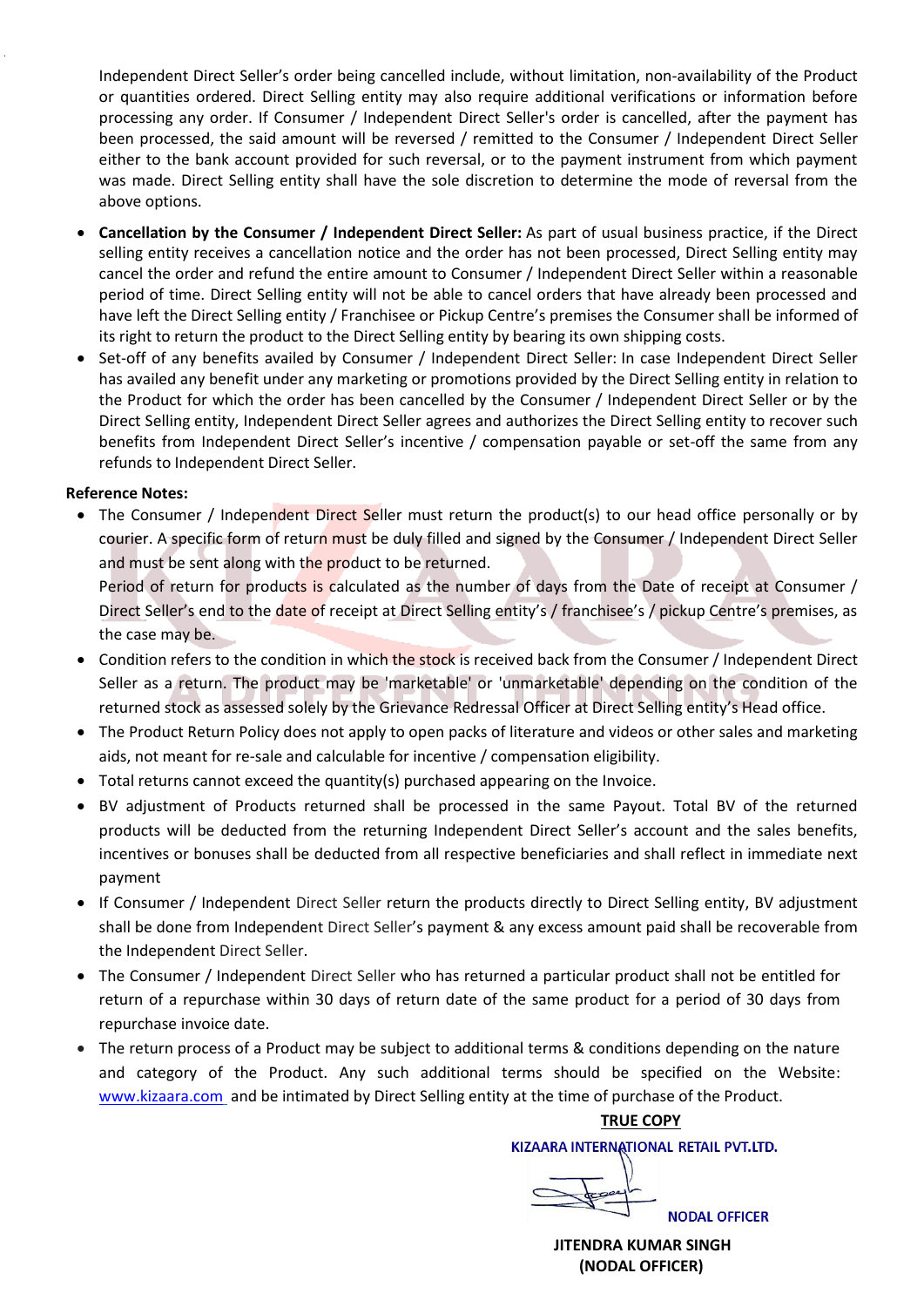## **MECHANISM FOR GRIEVANCE REDRESSAL**

**M/S KIZAARA INTERNATIONAL RETAIL PRIVATE LIMITED.** has a diplomatic approach towards the Consumers/ Independent Direct Sellers and takes all precautions to offer the best services to them. However in case of unavoidable circumstances Direct Selling entity have devised a perfect system to solve the problems that Consumers / Independent Direct sellers may face.

- **1.** Direct Selling entity complies with the Consumer Protection (Direct Selling) Rules, 2021 and Consumer Protection Act, 2019 and has also instructed its Independent Direct Sellers to do so.
- **2.** Direct Selling entity maintains a register to keep the track of Grievances received from Consumer /Independent Direct Seller in either of the mentioned modes – Calls / Written Application / E-mail / Walk-in / Online Grievance Cell, etc. Each Grievanceis numbered, (To facilitate easy tracking) acknowledged within 48 hours of its receipt at the Customer Care centre and Direct Selling entity records the time taken to resolve it.
- **3.** Grievances received are fed into the internal Grievance software. A unique track ID is generated against all the Grievances and is intimated to the Customers / Independent Direct Seller on their registered E-mail ID and Mobile Number within 48 hours of its receipt at the entity's end.
- **4.** Consumers/ Independent Direct Sellers need to keep the unique track ID secure with them in order to track and follow-up the outcome.
- **5.** Direct Selling entity has appointed **Ravindra Kumar Gupta**, as the Grievance Redressal Officer. Contact details of the Grievance Redressal Officer are as mentioned below:

### **NAME**: **MR. RAVINDRA KUMAR GUPTA E MAIL: grievance1@kizaara.com CONTACT NO: 9090931010**

- **6.** Grievance Redressal Officer will redress the grievance within 30 days from the date of receipt of Grievance.
- **7.** In case there is a delay of more than 30 days in resolving the issue, he / she will inform the Consumer/ Independent Direct Seller with reason of delay on their registered E-mail ID/ whatsapp or SMS on their registered Mob No.. v. л.
- **8.** In case the Consumer/ Independent Direct Seller is still not satisfied with the resolution offered, he/she can approach the National Consumer Helpline or the State Consumer Helpline of which the entity is a Convergence partner for effective mediation/resolution and thereafter a Consumer Forum / Court of appropriate jurisdiction

**Note:** This Grievance Redressal Mechanism to be read as part and parcel of the Contract Agreement entered by a Direct Seller as the same is not reproduced in the agreement for the sake of brevity.

### **TRUE COPY**

KIZAARA INTERNATIONAL RETAIL PVT.LTD.

**NODAL OFFICER** 

 **JITENDRA KUMAR SINGH (NODAL OFFICER) MOBILE NUMBER: 9090941010 E-MAIL ID[: nodal@kizaara.com](mailto:nodal@kizaara.com)**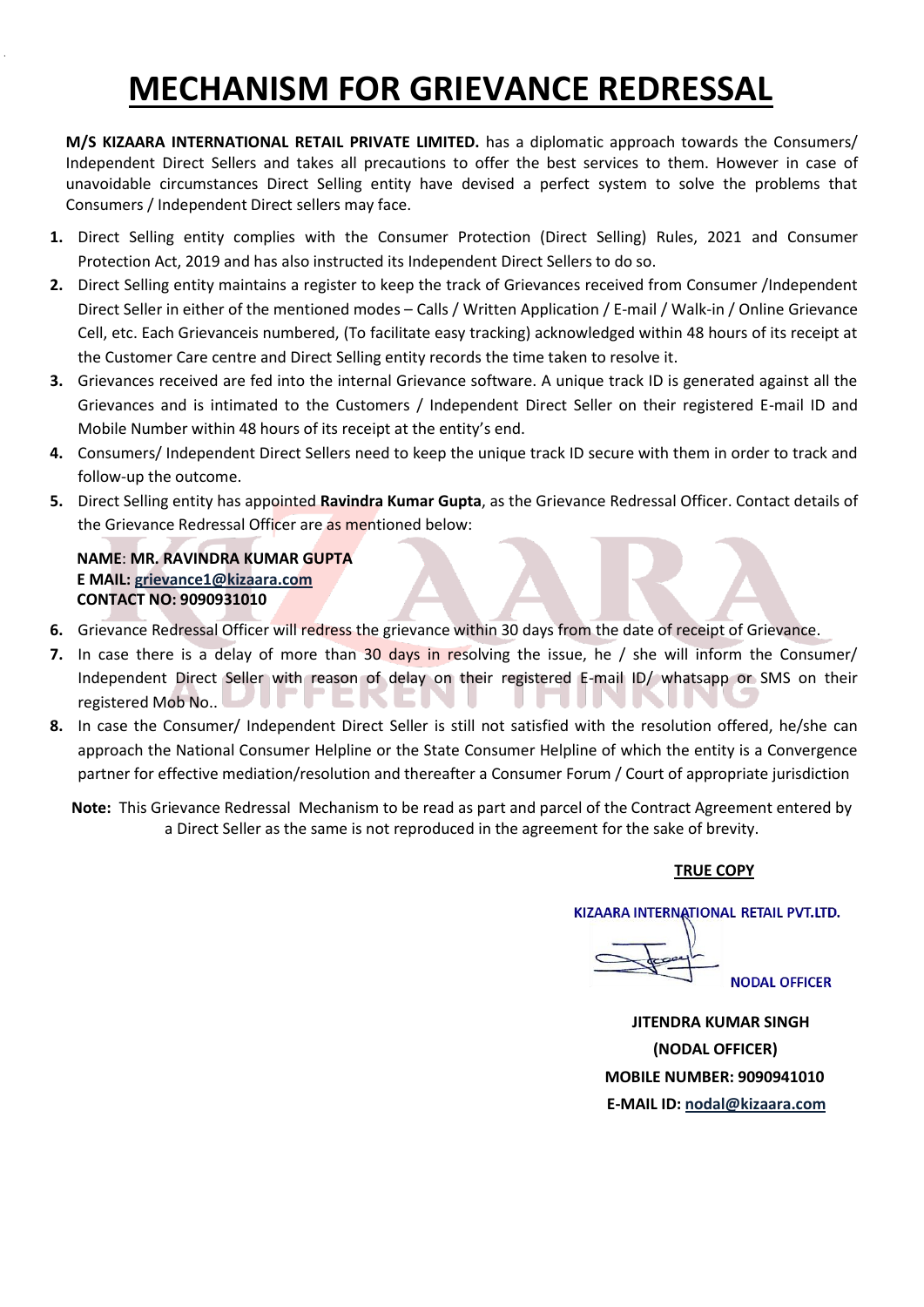## **DIRECT SELLER E-CONTRACT AGREEMENT**

This agreement is agreed and accepted electronically &online by and between the executing parties (Hereinafter mentioned and referred to as Direct Seller and the Direct selling Entity which expressions shall mean and include their respective legal heirs, assigns, successors, administrators and undertakers).

Be known that this Contract agreement is executed and entered into in accordance with the provisions of India Contract Act and Consumer Protection (Direct selling) Rules, 2021 (Hereinafter referred to as the Rules)

WHEREAS the Direct Seller has voluntarily out of his / her own accord, sweet will and without any coercion whatsoever, mental or physical, offered to join the Direct Selling Network business of the Direct selling entity named **KIZAARA INTERNATIONAL RETAIL PRIVATE LIMITED**, (registered under the Companies Act, 2013 having Registration No.**U52339MH2019PTC326659** and Registered Office at F-103, Wing-F, Build-B, Suyojit One World Residency, Opposite Bytco College, Nashik Puna Road, Nashik, Maharashtra- 422101 India.

AND WHEREAS the Direct selling entity is engaged in "Direct selling business" which means marketing, distribution and sale of goods or providing of services through a network of Direct Sellers at Multi-levels as per its prescribed Business / Compensation Plan (Which many be read as part and parcel of this agreement as the same is not being reproduced here for the sake of brevity) not falling under the Pyramid or Money circulation scheme.

AND WHEREAS the Direct seller, named below along with his/her KYC particulars therein has, after being explained all the provisions of the said Business/Compensation Plan, product details and the present E-contract Agreement in the vernacular language known to him by Shri/Smt ............................................................................, ID No. ..................................................., duly ascertained and satisfied by visiting the Direct Selling entity's website: www.kizaara.com, has voluntarily offered to join the business of the Direct Selling entity and resolved to enter into this E-contract agreement, hence this deed.

### **NOW THEREFORE THIS DEED COVENANTS AS UNDER:**

- **1.** The Direct selling entity hereby declares that it is fully compliant to the Consumer Protection Act, 2019, Consumer Protection (Direct Selling) Rules, 2021, Legal Metrology Act, 2009, E-commerce Rules, 2009 and all other Rules and laws applicable to an Indian Direct Selling Entity.
- **2.** The Direct selling entity assures and the Direct seller agrees that this E-contract agreement has no provision that a Direct seller will receive remuneration or incentive for the recruitment / enrolment only of new participants.
- **3.** The Direct selling entity also assures and the Direct Seller agrees that it does not require a participant to purchase goods or services for a amount that exceeds the amount for which such goods or services can be expected to be sold or resold to consumers.
- **4.** The Direct selling entity also assures and the Direct Seller agrees that it does not require a participant to pay any entry / registration fee, cost of sales demonstration equipment and materials or other fees relating to participation in the Direct selling entity's Direct selling business.
- **5.** That the Direct seller here in assures that it has ascertained from the Business/Compensation plan provided by the Direct selling entity (The same many be read as part and parcel of this E-contract agreement as the same is not being reproduced here for the sake of brevity), the stipulated amount of any or all types of Incentives, rewards, etc.

including financial and non-financial benefits payable to the Direct seller are calculated only and only on the basis of effective sale, marketing and distribution of products and in no way on the basis of recruiting / sponsoring / introducing another Direct seller.

- **6. Cooling Off Policy:** That the Direct selling entity allows or provides to the Direct seller here in a reasonable cooling off period in accordance with clause 3 (b) of the Rules, as per Cooling Off policy annexed herewith which many be read as part and parcel of these covenants as the same is not being reproduced here for the sake of brevity.
- **7. Buyback Policy:** That the Direct selling entity allows or provides for a buy back or repurchase policy for "currently marketable" products sold to the participant at the request of the participant , as per "Buy-back Mechanism" annexed which many be read as part and parcel of these covenants as the same is not being reproduced here for the sake of brevity.,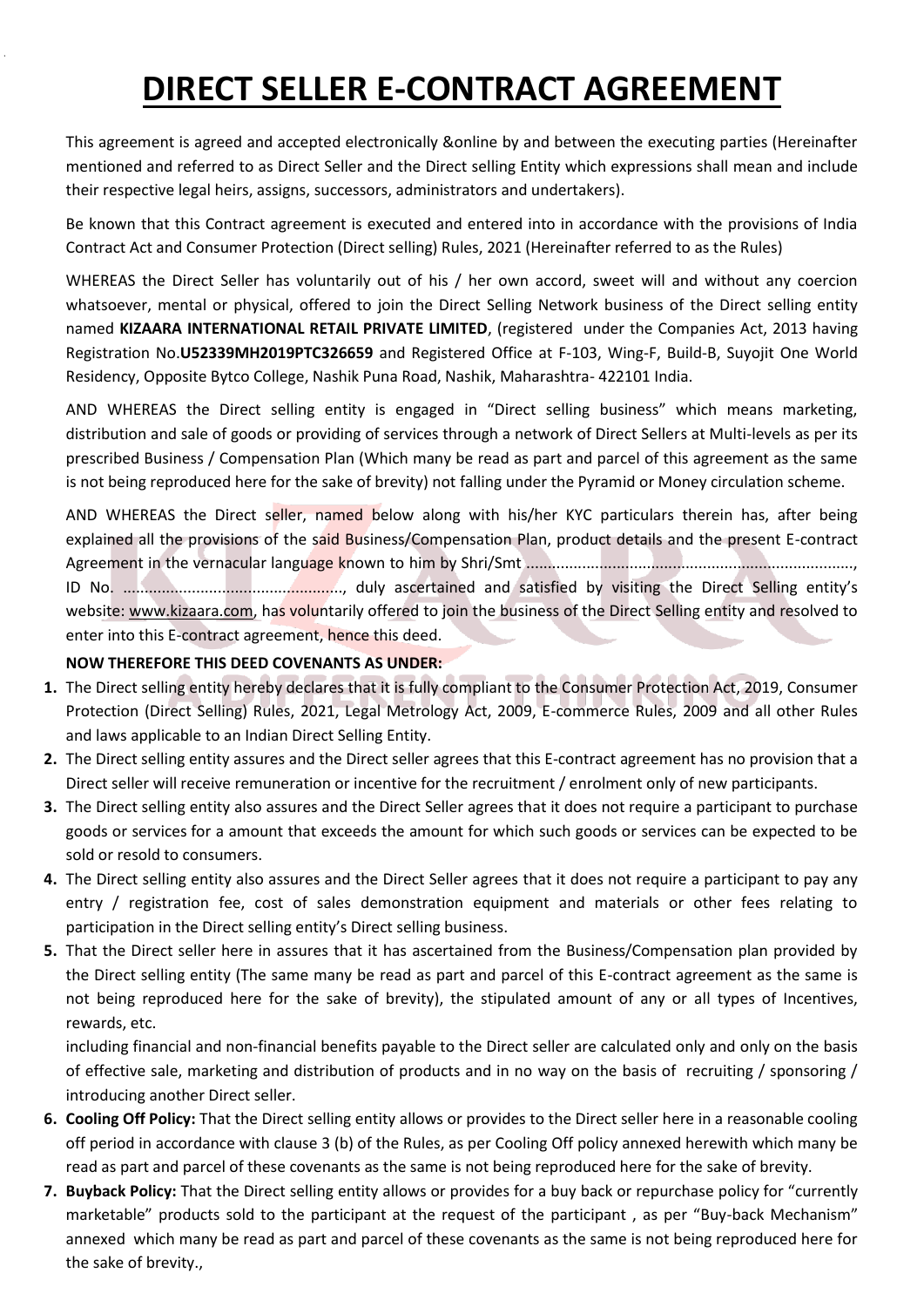- **8.** That the Direct seller here in agrees that the Direct selling entity has established a "Grievance Redressal Mechanism" for consumers and Direct sellers to redress their grievances and complaints, annexed here with which many be read as part and parcel of these covenants as the same is not being reproduced here for the sake of brevity.
- **9.** The Direct selling entity herein declares and the Direct seller herein accepts that the entity does not require, invite or solicit a Prospect or would be Direct seller to invest money in any form whatsoever to participate in its Direct selling business. The Direct seller shall however be required to bear the cost of products purchased by him / her and does not include any provision that the Direct seller herein will receive compensation for the recruitment of other participants to participate. That he / she will receive compensation derived only and only from the sale, marketing and distribution of products, in accordance with the business/compensation plan provided and prescribed by the Direct selling entity, to which the Direct seller hereby agrees to whole of this covenant in letter and spirit.
- **10.** That the Direct selling entity will provide all support to the Direct seller in delivery of the products through Franchisee / Pick-up centres / Available Courier/Transport or any other Logistics Service for maintaining effective support system.
- **11.** That by accepting the Offer of the Direct Seller herein the Direct Selling entity requires him / her to do and complete the following steps. An Individual / Firm / entity eligible to enter into a contract as per the provisions of the India Contact Act, 1872 and wish to become a Direct seller of the Direct selling business of the entity herein, can apply to become a Direct seller for marketing and selling of Direct selling entity's product on pan India basis, in prescribed form through online method.
- **a.** Fill the application form online and upload self-attested scanned KYC documents.
- **b.** Accept the terms and condition of this E-contract agreement by clicking on "I AGREE AND ACCEPT" button below.
- **c.** On the completion of the above process, the Direct Seller can take a printout of this agreement.
- **d.** Upon the execution of this agreement and after the verification of all the KYC documents uploaded through the above process, the applicant shall be accepted as a Direct seller of the Direct selling entity's business and a Unique Identification number and password shall be allotted to the applicant, to allow him / her to log on to access his/ her own personal account maintained by the company on its website.
- **e.** That the Direct seller shall submit the following self-attested documents in hard copy to the Direct selling entity within SEVEN days' from the date of execution of this Agreement (Including the acceptance of terms of this agreement) already accepted and agreed upon by clicking on "I AGREE AND ACCEPT " button at the bottom of these presents (agreement)
- **f.** That the Direct selling entity upon scrutiny and verification of the Application and KYC particulars may re-consider its decision and reject application of the Direct seller herein, to which the Direct seller hereby agrees. The Direct selling entity shall have sole discretion and shall be at liberty to reject his / her direct selling unique ID number, if

the KYC and other documents in hard copy are found unsatisfactory, mollified. Forged or not conforming to Government guidelines prescribed for this purpose.

- **g.** That the KYC shall include but not limited to verified proof of address, proof of identity, and PAN as per the provisions of the Income Tax Act, 1961, as follows, duly issued by the Government of India or a State/UT government.
	- (i) Aadhaar Card
	- (ii) Voter ID Card
	- (iii) Passport
	- (iv) Ration card
	- (v) Any other identity document issued by the State/UT or central government which can be verified online.
	- (vi) Additional Documents required for Applicant in case of a company or firm:-
	- **1.** CIN or Registration Certificate, MOA & AOA or Partnership Deed, as the case any be;
	- **2.** PAN, GSTIN, FSSAI (wherever applicable)
	- **3.** List of Directors/Partners of the applicant entity
	- **4.** Board Resolution/Authorization in favour of the Director/Partner signing and executing this E-Contract agreement and Application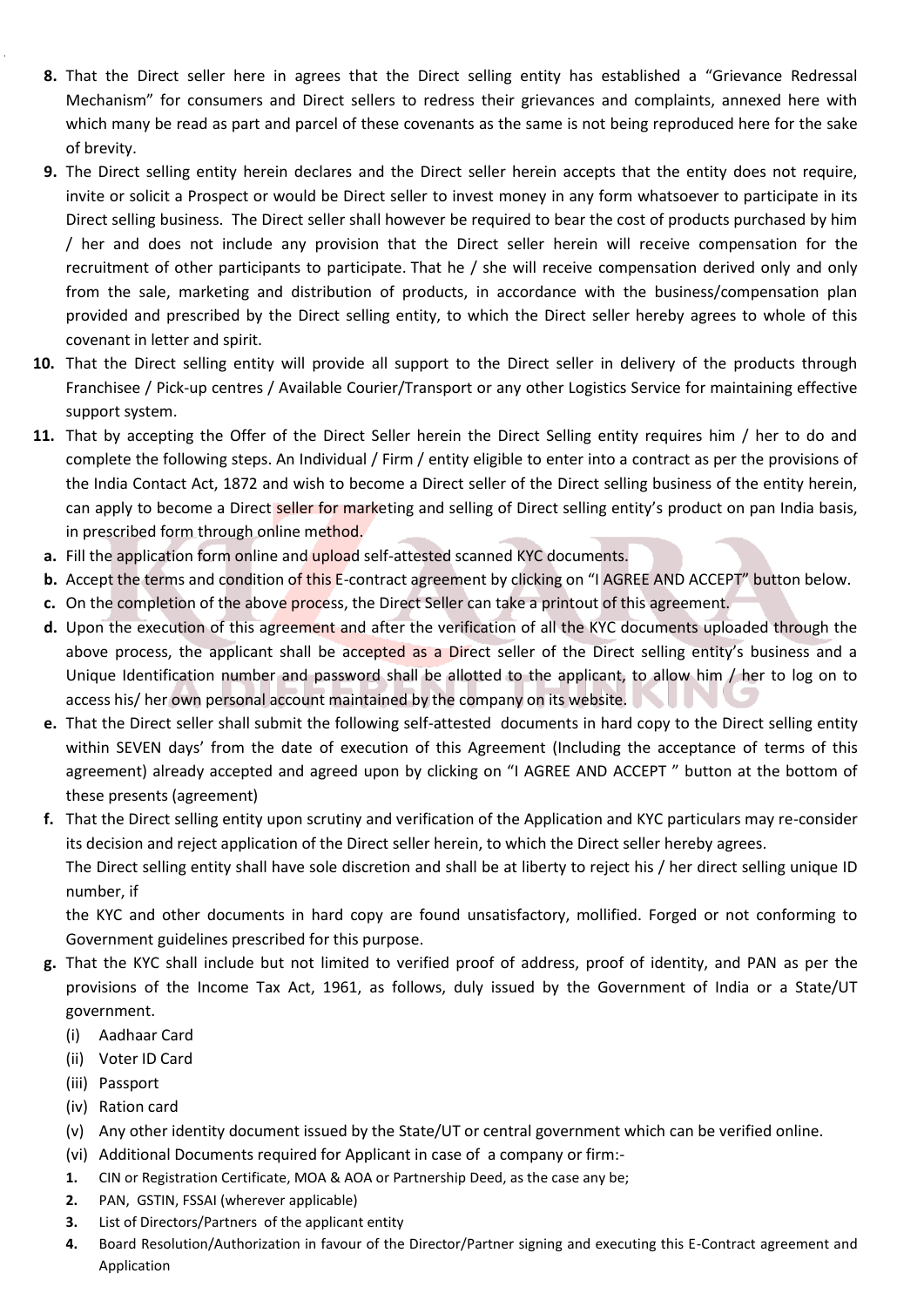**h.** The Direct seller herein declares that he/they has/have not been declared a bankrupt by a competent court of law as provided under clause (3) of section 79 of the Insolvency and Bankruptcy Code, 2016 and that he/she is neither in litigation nor convicted by any court of law in preceding five years" of the date of joining the Direct selling entity's business herein.

### **12**. **Scope of the Work:**

- **a.** That the Direct seller shall market, distribute and sell the products of the Direct selling entity using word of mouth publicity, display and demonstration of the products, distribution of pamphlets, and door to door selling to consumers and prospective Direct sellers.
- **b.** That the Direct selling entity shall be exclusive owner of the name and logo of the Direct selling entity. The Direct seller shall not use the trademark, logo type and design anywhere without prior written permission from the Direct selling entity. This permission, if given, can be withdrawn at any time by the Direct selling entity. Violations if any, shall be termed as violation of this agreement and many result in termination of this agreement and Direct seller-ship of the Direct seller, penal actions under the prevailing IPR laws and Rules at the sole discretion of the entity herein to which the Direct seller herein agrees.
- **c.** That the Direct seller shall not manipulate, alter, amend, add or delete any provisions of the Entity herein Business Plan, pricing of products, BV points etc., in any way whatsoever and shall not send, transmit or otherwise communicate any messages to anybody on behalf of the Direct selling entity, contrary to entity's policies, principal, instructions and prescriptions without prior written authorization and permission for the same by the Direct selling entity.
- **d.** That the Direct seller will get specified percentage / points based Incentives pertaining to the sales for selling the Direct selling entity's products directly or indirectly under this E-contract Agreement.
- **e.** That the Direct selling entity hereby covenants that it shall provide to the Direct seller with complete instruction book(s), catalogues, pamphlets for promoting sales, marketing and distribution and shall provide mandatory orientation training.
- **f.** That the Direct selling entity shall issue photo identity cards to Direct seller. This photo identity card shall be returned by the Direct seller to the Direct selling entity at the expiry / termination / revocation of this agreement and/or shall be destroyed but shall not be misused in any way or form whatsoever. The identity card shall contain the Name & Unique ID number (FSSAI Number, if applicable) of the Direct seller.
- **g.** The Direct seller will not be authorized to collect any type of cash/cheque/ demand draft in his own name, on behalf of the Direct selling entity. All cheques / demand drafts etc. should be drawn in the name of the Direct selling entity only and the same should be deposited with the Direct selling entity's office or other offices as many be specified by the Direct selling entity, within 24 hours of the time of receipt. Direct seller shall hold the said cash collection / cheque / DD in trust for and on behalf of the Direct selling entity. Upon failure to deposit the said cash collection / cheque / DD, Direct seller shall be liable to pay damages / compensation and Mesne-profit, if any. The receipt / invoice issued by the Direct selling entity only would be valid documentary evidence in the hand of the consumer. It means Direct seller would not be authorized to issue any receipt / invoice on behalf of the Direct selling entity.
- **h.** That the Direct selling entity may open following facilities for sale of its products:
	- **1.** Online Portal / E-commerce
	- **2.** Stores (Retail Outlets)
	- **3.** Authorized Sales Point / Pickup Centre
- **i.** That a Direct seller is not authorized to sell any product of the Direct selling entity herein one-commerce platform / marketplace., without prior written consent, permission or authorization of the entity herein The Direct seller is also prohibited from listing, marketing, advertising, promoting, discussing, or selling any product, or the business opportunity on any website or online forum that offers auction as a mode of selling.
- **13. Sales Incentives / Commission Structure or other Benefit:** The Direct seller shall be eligible for the following financial incentives and/or privileges:
- **a.** Incentives on the sales, marketing and distribution of products and/or services by the Direct Seller and his/her team or network of Direct Sellers, as per the Business/ Compensation Plan of the entity herein, annexed herewith but not being reproduced here for the sake of brevity.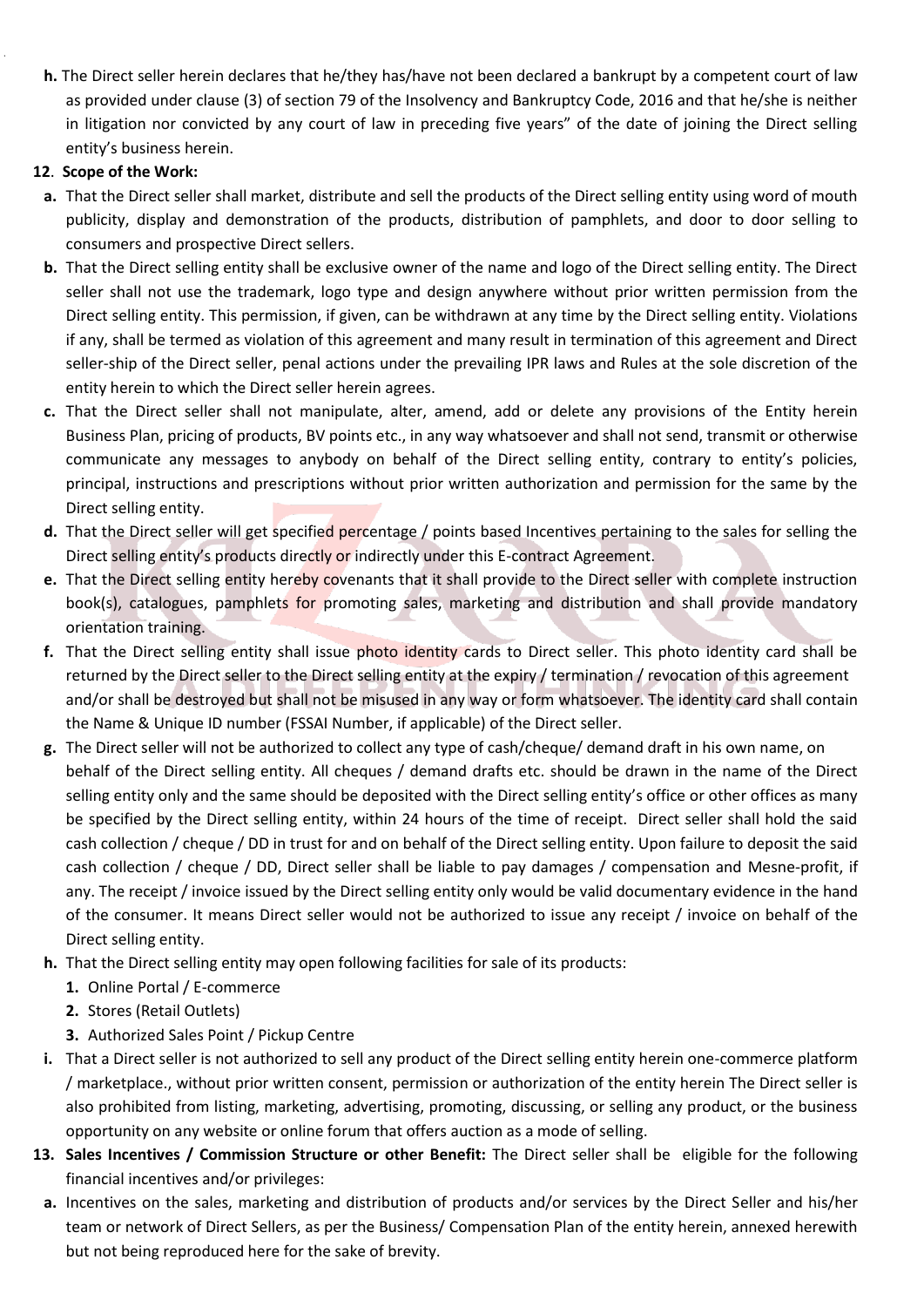- **b.** Direct seller can Market, sell or distribute Direct selling entity here in's Products on Pan India basis. There is no territorial restriction or limit to sell the products.
- **c.** He / she can always check and inspect his / her account on the Direct selling entity's website by using his/her Unique ID and Password allotted to him / her by the Direct selling entity.
- **d.** That the Direct selling entity reserves the right to restrict the list of products for a particular area / region.
- **e.** That price revisions, Government directives, market forces etc., may tend and force the entity herein to change the Direct selling entity's Sales Incentive policy and the Direct selling entity's decision in this regard will be final and binding. In all such cases, the amendments will be notified on the Direct selling entity's website and such notifications shall be binding on the Direct seller.

However, if any Direct seller does not agree to be bound by such amendment, he / she many terminate this agreement within 30 days of such publication by giving a written notice communicating his / her objections, if any, to the Direct selling entity. Without submission of the objection for modification etc., if a Direct seller continues the Direct Selling business and activities of the entity herein then it will be deemed and presumed that he / she has accepted all modifications and amendments in the terms & conditions for future.

- **f.** That all payments and transactions shall be valued in India Rupees (INR).
- **g.** That the Direct selling entity does not guarantee / assure / promise or offer any facilitation fees or any amount or quantum of income whatsoever to the Direct seller on account of becoming a Direct seller of the Direct selling entity.
- **h.** That Sales Incentives to the Direct seller shall be subject to all statutory deductions as applicable like TDS etc.
- **i.** That Sales Incentive accrued and paid to the Direct seller is inclusive of all taxes.
- **14.** That the Direct selling entity shall provide accurate and complete information to prospective and existing Direct sellers concerning the reasonable amount of earning opportunity and related rights and obligations.
- **15.** That the Direct selling entity shall pay all dues to the Direct seller and make withholdings, if any, in a commercially reasonable manner.
- **16.** That Direct selling entity does not require a Direct seller to maintain an office or establishment in furtherance of his / her entrepreneurship and if a Direct seller does so then he / she himself / herself will be responsible to bear such expenses and the Direct selling entity will in no may be responsible to refund or reimburse the same.
- **17.** That Direct seller covenants with the Direct selling entity that it will exclusively engage in the sale of the Direct selling entity's products and shall not indulge in the sale of similar / identical products of any other entity/brand whatsoever.
- **18.** That Unique Identification Number will have to be quoted by the Direct seller in all his / her transactions and correspondence with the Direct selling entity. The Unique Identification Number once allotted cannot be altered at any point of time. That No communication will be entertained without Unique Identification Number and password. Direct seller shall preserve the Unique Identification Number and Password properly as it is must for logging on to the website of the entity herein.
- **19.** That the Direct seller shall be faithful to the Direct selling entity and shall uphold the integrity and decorum to the Direct selling entity and shall maintain good relations with other Direct seller and customers also.
- **20.** That the Direct seller shall abide with policies, procedures, rules and regulations prescribed by the Direct selling entity as well as all laws, rules, regulations, directives and Guideline issued by Government of India, a State Government, a Local body, a Court of Law and local administration, from time to time. A Direct seller will also not indulge in any deceptive or unlawful trade practices such as Mis-selling or Unfair Trade Practices as mentioned in clauses 3(f, g, and i) as defined in the Rules and Clause 2(1), (18), (20) (41) to 4(43) and (47) of the Consumer Protection Act, 2019 and if does so then he / she shall be only and solely responsible for the consequences and perils thereof.
- **21.** That the Direct seller shall be liable to produce / show / explain the Business/Compensation Plan to the prospects as has been received by him / her. If the Direct selling entity notices that the Direct seller is working in a way not permitted / authorized, then the Direct selling entity shall have exclusive powers to terminate or bar him / her from the Direct selling entity's Direct selling business with or without giving a show cause notice.
- **22.** That the Direct seller cannot conduct or announce personal level business promotion activities by offering cash rewards, trips, valuables, etc.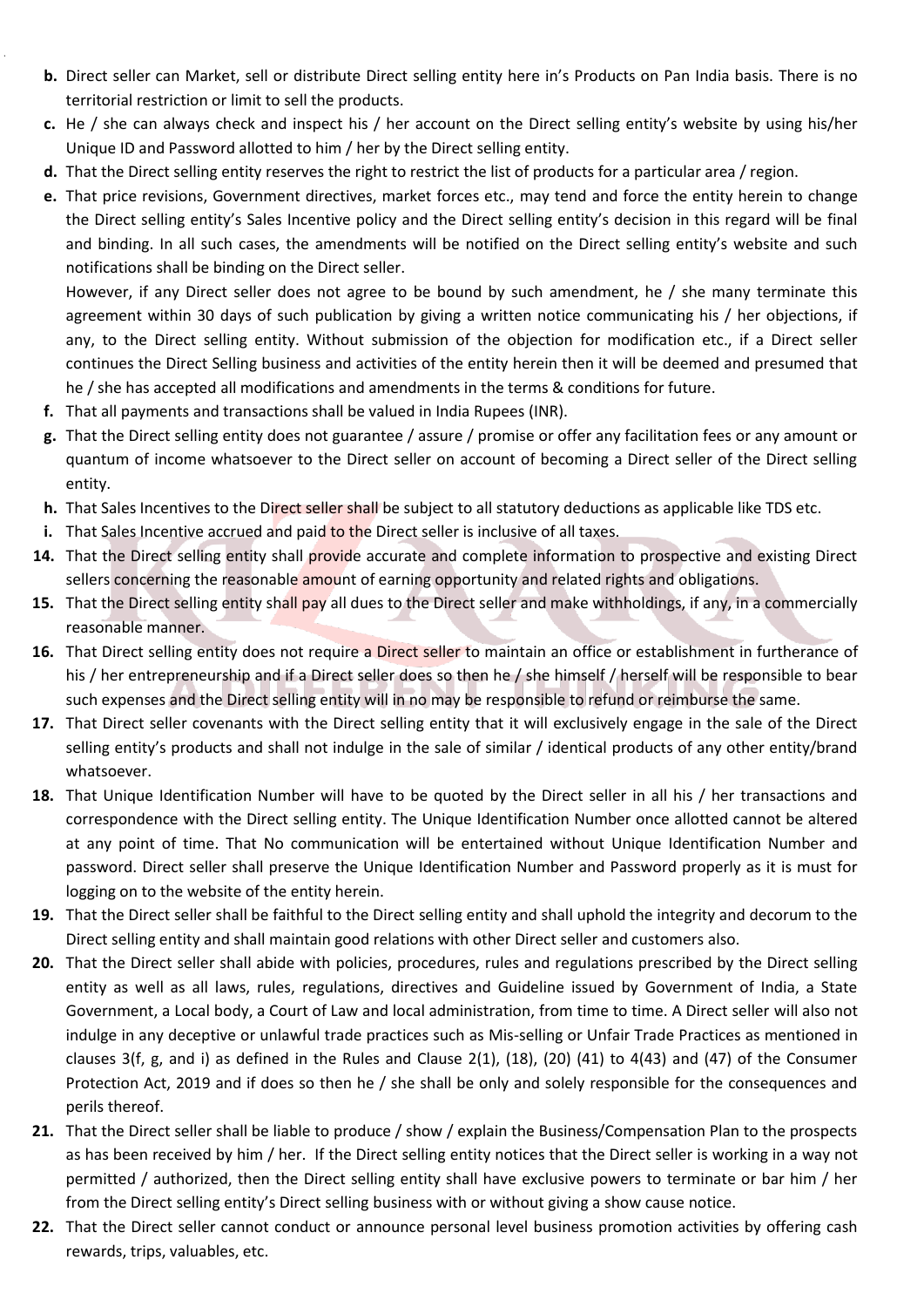- **23.** That the Direct seller is personally liable for delivery of goods to its customers. He is also liable to collect products from where it reaches last by the transporter/courier.
- **24.** That the Direct seller is prohibited from mentioning / posting / telecasting any inappropriate or defaming content about the Direct selling entity, its products, etc. in any social media platforms. If he / she does any act in contravention to this clause, then this contract agreement will be deemed terminated and the Direct selling entity reserves rights to initiate appropriate legal action against him / her.
- **25.** That only one Direct seller-ship code shall be issued on one PAN Card.
- **26.** That the Direct seller hereby undertakes not to compel or induce or mislead any person with any false statement / promise to purchase products from the Direct selling entity or to become Direct seller of the Direct selling entity.
- **27.** All statutory changes will be in force with immediate effect or as per the law prescribed.
- **28.** Any notice or correspondence/s addressed and sent to the Direct seller's registered address, E-mail ID and Mobile Number mentioned in the Application Form for registration as Direct seller by registered post or a Courier Service or E-mail or Whatsapp message shall be construed as legally delivered to the addressee. However, it is advisable that every Direct seller shall immediately inform the Direct selling entity about the change in his / her address, E-mail ID and Mobile Number failing which the Direct seller's non-deliverance claim shall not be tenable at any cost whatsoever.
- **29.** The term of this E-contract agreement is at will, subject to earlier termination in accordance with this E-contract agreement or in accordance with law. If this E- Contract Agreement is terminated for any reason whatsoever, the Direct seller understands that his / her right to sell the products and receiving incentives with respect of his/her activities as a Direct seller will cease immediately. Direct selling entity reserves the right to terminate this E-contract agreement if any condition(s) of this E- Contract Agreement are violated by a Direct seller.
- **30. Limitation of Action:** If a Direct seller wishes to bring any grievance to the notice of the Direct selling entity he can do so as per the **"Grievance Redressal Mechanism"** annexed to this agreement many be read as part and parcel of this agreement as the same is not being reproduced here for the sake of brevity.
- **31. The Direct seller herein declares that neither he has been convicted nor faced any litigation or has been declared Bankrupt by a competent court of law during the five years preceding to entering into this contract agreement.**
- **32. Indemnification:** That the Direct seller agrees to protect, defend, indemnify and hold harmless Direct selling entity and its employees, officers, directors, agents or representatives from and against any and all liabilities, damages, fines, penalties and costs (including legal costs and disbursements)arising from or relating to:
	- Any breach of any statute, regulation, direction, orders or standards notified by any governmental body, agency, or regulator applicable to the Direct Seller including payment and deposit of taxes; on account of Income tax, GST, Trade tax, Professional Tax, whenever applicable and shall obtain necessary registrations/licenses whenever applicable and required under law.
	- Any breach of the terms and conditions of this E-contract agreement by the Direct seller.
	- Any claim of any infringement of any intellectual property right or any other right of any third party or of law by the Direct seller;

**OR**

- Against all matters of embezzlement, misappropriation or misapplications of collection / moneys which many from time to time during the continuance of the Agreement come into his / her / its possession / control.
- **33. Relationship:** That the Direct seller understands that it is an independently owned business entity and this Agreement does not make it, Direct selling entity's employee, associate or agent or legal representative for any purpose whatsoever. The Direct seller does not possess any express or implied right or authority to assume or to undertake any obligation in respect of or on behalf of or in the name of the Direct selling entity or to bind the Direct selling entity in any manner whatsoever. In case, a Direct seller violates this provision in any manner whatsoever then he / she shall be responsible for all types of consequences be it financial, statutory, civil or criminal.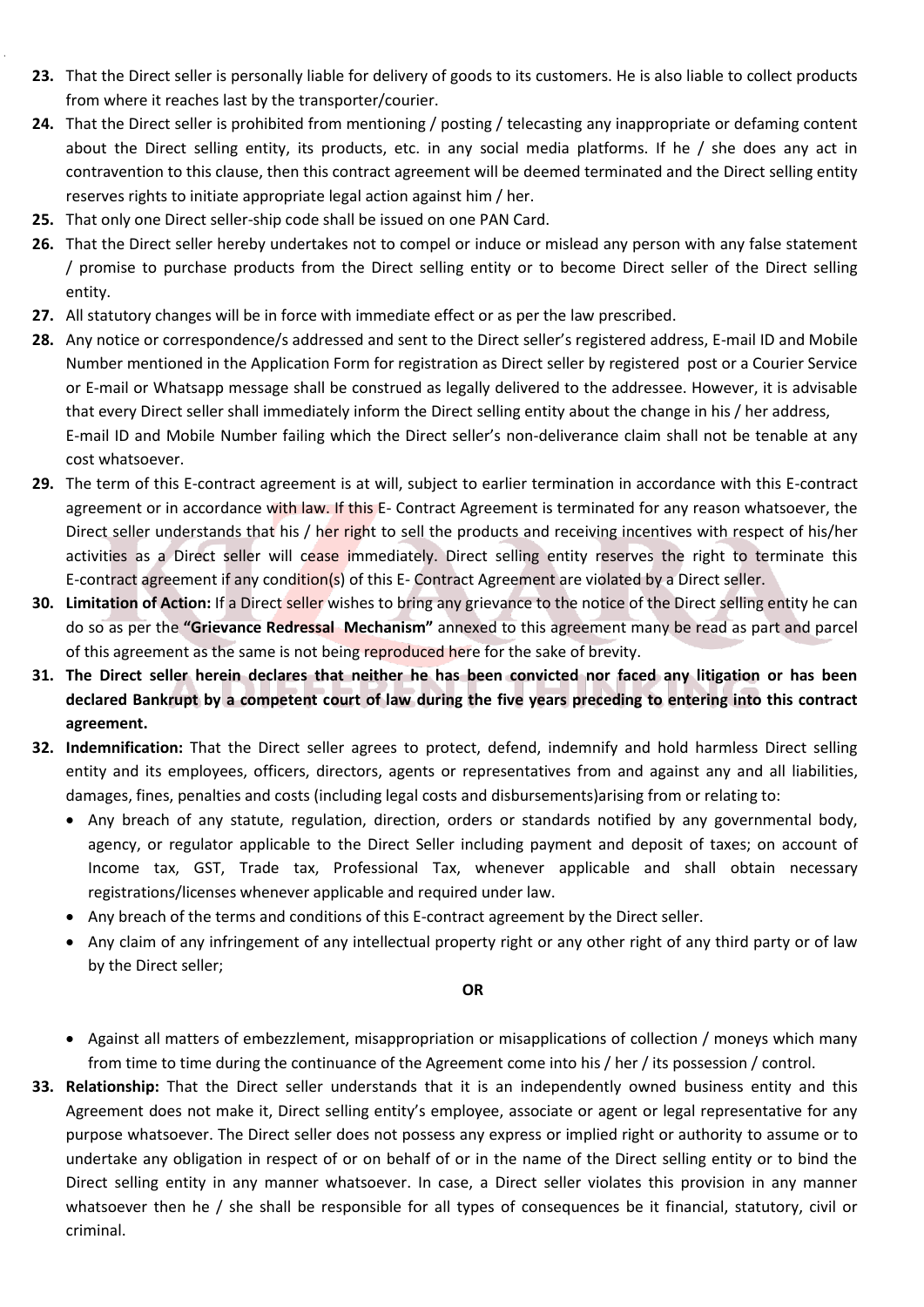### **34. Suspension, Revocation or Termination of this E-contract agreement:**

- **a.** That the Direct selling entity reserves the right to suspend the operation of this E-contract agreement, at any time, due to change in its own license conditions or upon directions from the competent government authorities. In such a situation, Direct selling entity shall not be responsible for any damage or loss caused or arisen out of aforesaid action.
- **b.** That in case of violation of any of the provisions of this agreement stated here-in-before and agreed upon by the Direct seller, the Direct selling entity may, without prejudice to any other remedy available, issue a Fifteen days' written notice and call upon the Direct seller to explain his/her conduct in writing failing which or if the explanation is found unsatisfactory and unacceptable in the ordinary course of business, suspend / block / terminate the Direct seller from further conducting the business of the Direct selling entity. The violations of this agreement and grounds of termination of the services of of a Direct seller, not limited to, shall be as under
	- $\triangleright$  If the Direct Seller is found to be spreading derogatory remarks, unfounded allegations, (orally or electronically or online) against the entity or its Directors or the Business Plan prescribed by the entity or its products.
	- $\triangleright$  If the Direct seller is found to be mis-selling
	- $\triangleright$  If the Direct seller is found to be indulging in Unfair Trade practices as provided under the Consumer Protection Act, 2019
	- If the Direct seller is indulging in any action whatsoever which may harm the business of his/her fellow Direct sellers or the entity, as the case may be
	- $\triangleright$  If the Direct seller is found to be non-complying with the provisions of E-commerce Rules, 2020
	- $\triangleright$  If the Direct seller is found to be violating the taxation laws or any other law, in force detrimental to the business interests of the Direct selling entity.
- **c.** That the Direct seller may terminate this agreement at any time by giving a written notice of Fifteen days' to the Direct selling entity at the Registered Office/Head Office address of the Direct selling entity.
	- $\triangleright$  If the Direct selling entity is found to be violating any clause of this contract agreement
	- $\triangleright$  If the Direct selling entity fails to pay the commission entitlements of a Direct seller Within prescribed time  $\Box$   $\Box$   $\Box$   $\Box$   $\Box$   $\Box$ v. u. **Contract**
	- $\triangleright$  If the Direct selling entity is found to be violating the taxation laws or any other law, in force detrimental to the business of the Direct seller.
- **35.** Actions pursuant to Suspension / Blocking / Termination of this E-contract agreement: That notwithstanding any other rights and remedies provided elsewhere in the agreement, upon termination of this agreement:
- **a.** The Direct seller shall not represent the Direct selling entity in any of its dealings.
- **b.** The Direct seller shall not intentionally or otherwise commit any act(s) as would keep a third party to believe that the Direct selling entity is still having Direct selling agreement with the Direct seller.
- **c.** The Direct seller shall stop using the Direct selling entity's name, trademark, logo, etc., in any audio or visual form.
- **d.** All obligations and liabilities of such Direct seller to the Direct selling entity existing on the date having accrued during the validity of this Agreement will have to be fulfilled, met and satisfied by the Direct seller in every manner whatsoever.

### **36. Governing Laws and Regulations**

**a.** That this Agreements shall be governed by the provisions of the India Contract Act, 1872, the Consumer Protection Act, 2019, Consumer Protection (Direct Selling} Rules, 2021 or other laws of the land.

### **37. Dispute Settlement**

The Direct seller herein agrees and accepts that the remedial action available to him/her in the event of any interpretation of any question of law, dispute or difference arising under this agreement or in connection therewith (except as to the matters, the decision to which is specifically provided under this agreement), the same shall be as under:

- **a)** As per section-4 the Grievance Redressal Mechanism offered by the entity herein and forming part of this contract agreement;
- **b)** Thereafter, the dispute if any shall be referred to National Consumer Helpline or State consumer Helpline for effective Mediation;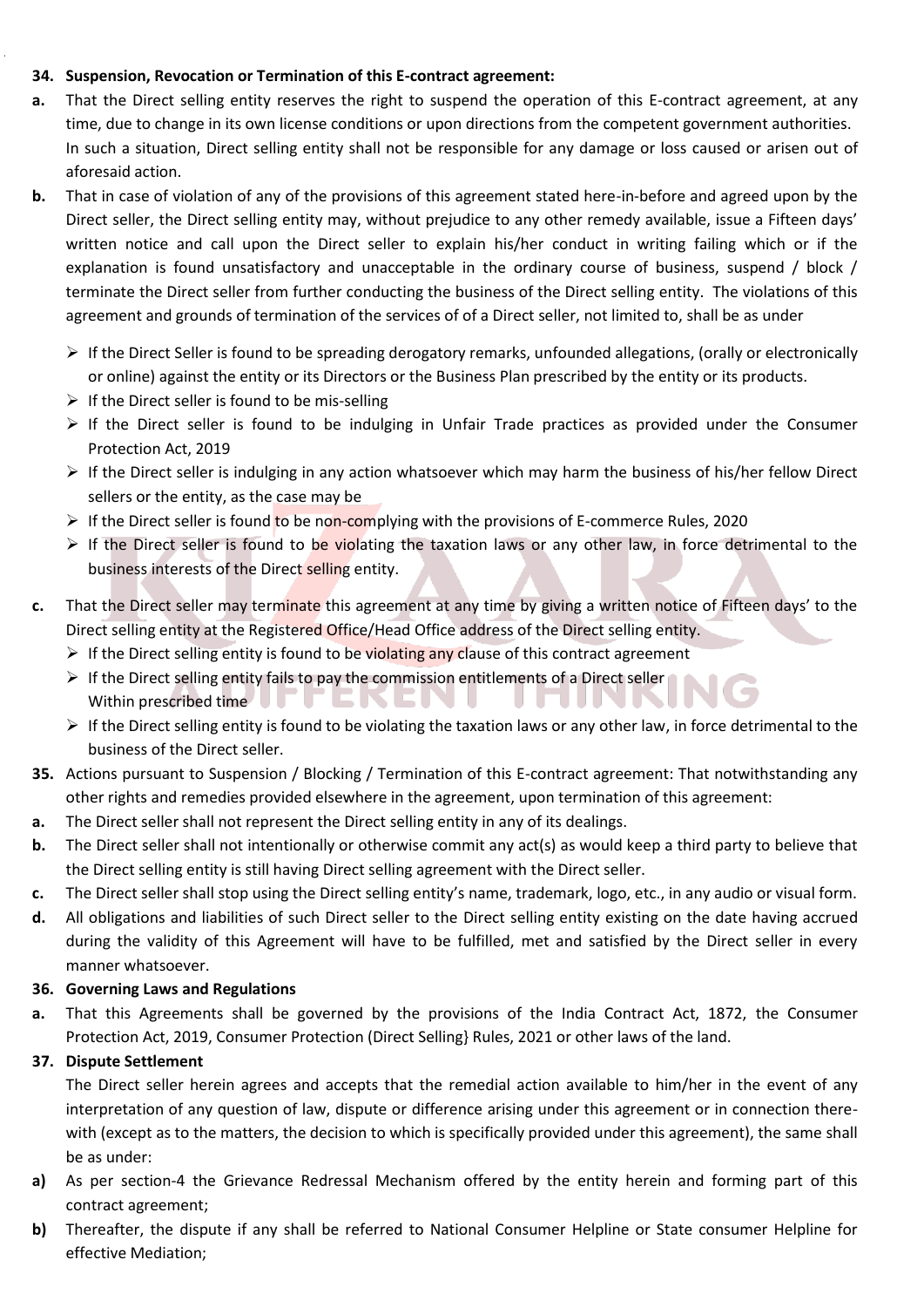**c)** Disputes if any shall be resolved in accordance with the provisions of the India Arbitration and Reconciliation Act and mediation provisions of Consumer Protection Act, 2019

#### **OR**

- **d)** Referred to a legal forum dealing with consumer disputes having jurisdiction in the District of Nashik, Maharashtra
- **38.** Force- Majeure That if at any time, during the continuance of this agreement, the performance in whole or in part, by the Direct selling entity, of any obligation under this is prevented or delayed, by reason of war, or hostility, acts of the public enemy, civic commotion, sabotage, Act of State or direction from Statutory Authority, explosion, epidemic, quarantine restriction, strikes and lockouts, fire, floods, natural calamities / Disaster or any act of God (hereinafter referred to as event), neither party shall, by reason of such event, be entitled to terminate this agreement, nor shall either party have any such claims for damages against the other, in respect of such nonperformance or delay in performance. Provided that the Services under this agreement shall be resumed as soon as practicable, after such event comes to end or ceases to exist.
- **39.** The Direct seller hereby covenants as under:
- **a.** That he / she has clearly understood the application form, Business/Compensation Plan of the Direct Selling Entity, its limitations and conditions and he / she is not relying upon any representation or promises that are not set out in this E-contract agreement.
- **b.** That relation between the Direct selling entity and the Direct seller and all his / her activities here under shall be governed in addition to this agreement, by the rules / procedures contained in the Business/Compensation available on website. The Direct seller confirms that he / she has readout and/or has been read out in the vernacular language known to him/her by the person named hereinabove, all the terms & conditions thereof and agrees to be bound by them.
- **c.** That Direct seller, hereby declares that all the information furnished by him / her to the Direct selling entity are true and correct. Direct selling entity shall be at sole discretion and liberty to take any action against the Direct seller in the event, it is discovered that the Direct seller furnished any wrong / false information to the Direct selling entity. PEREN **IT TIIL ALANA**
- **d.** The Direct seller herein very well understands that violation of this contract agreement in any way whatsoever may result in termination of this agreement as per procedure laid down therein.

### **IN TOKEN OF HIS / HER AGREEING TO AND ACCEPTING ALL PROVISIONS OF THIS CONTRACT AGREEMENT SET HEREINABOVE, HE / SHE IS CLICKING ON THE "I AGREE" BUTTON GIVEN HEREIN.**

|                             | <b>I AGREE &amp; ACCEPT</b> |
|-----------------------------|-----------------------------|
|                             |                             |
|                             |                             |
|                             |                             |
|                             |                             |
|                             |                             |
|                             |                             |
|                             |                             |
|                             |                             |
|                             |                             |
| <b>I AGREE &amp; ACCEPT</b> |                             |

**I AGREE & ACCEPT**

**JITENDRA KUMAR SINGH**, NODAL OFFICER, KIZAARA INTERNATIONAL RETAIL PRIVATE LIMITED.

KIZAARA INTERNATIONAL RETAIL PVT.LTD.

 $\sqrt{\frac{1}{2}}$ **NODAL OFFICER**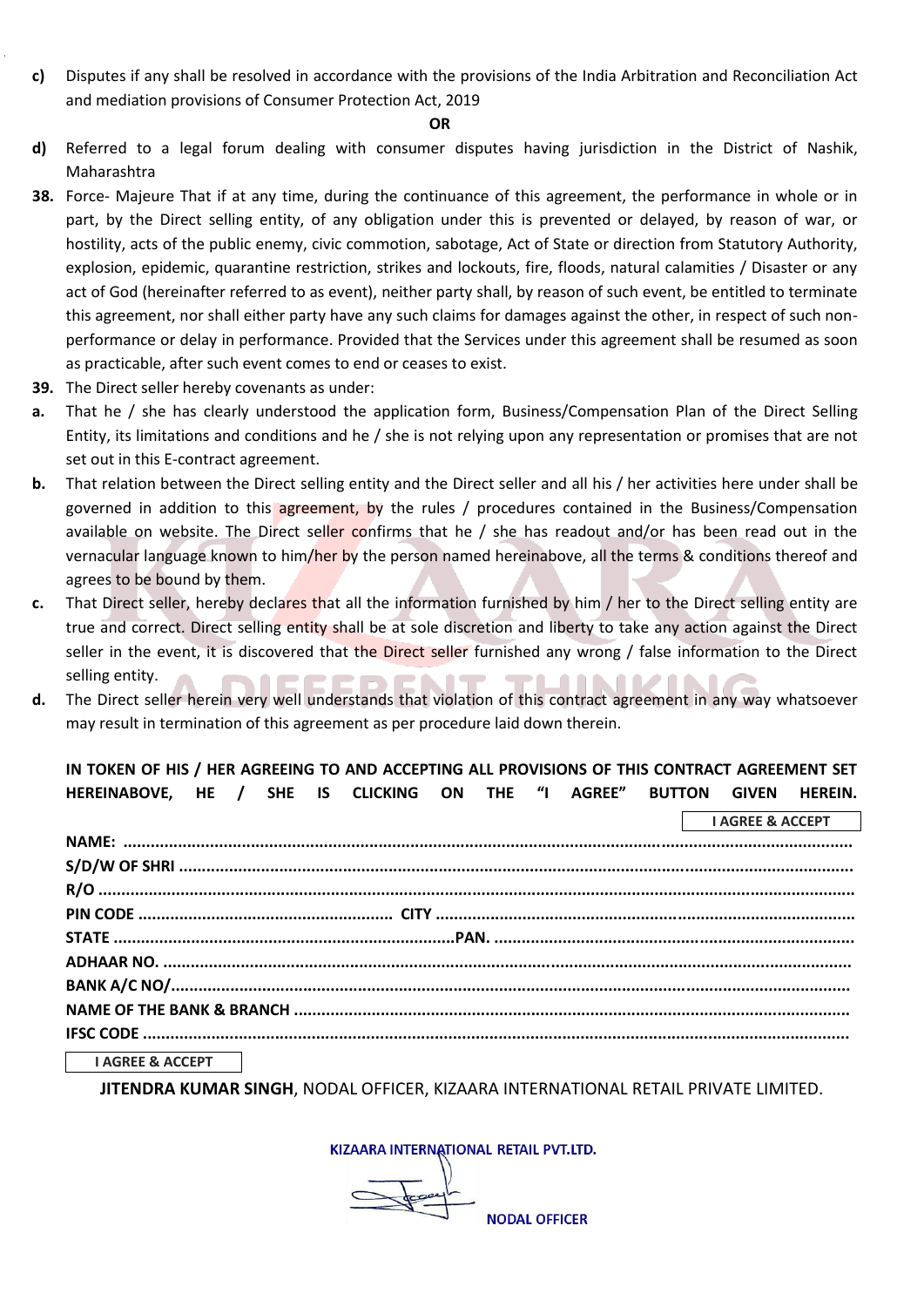### **KIZAARA INTERNATIONAL RETAIL PRIVATE LIMITED**

| Registered Office: F-103, Wing-F, Build-B, Suyojit One World Residency, Opposite Bytco College, Nashik Puna |  |
|-------------------------------------------------------------------------------------------------------------|--|
| Road, Nashik, Maharashtra- 422101 India.                                                                    |  |
|                                                                                                             |  |
|                                                                                                             |  |

### **PURCHASE ORDER FORM BY A DIRECT SELLER**

 $\ddot{\phantom{a}}$ 

**INVOICE NO. 00000 Dated: ......../........./..............**

```
I.....................................................................................................KIZAARA ID No. ..............................................
```
**have read the Terms and conditions stated overleaf to which I fully agree and place the purchase order for the** 

#### **products as under:**

| <b>SR NO.</b> | <b>NAME OF PRODUCT</b> | MRP(RS) | <b>DISCOUNTED PRICE</b><br>(RS.) | <b>QUANTITY/UNIT</b> | <b>AMOUNT</b> | <b>BVs APPLICABLE</b> |  |
|---------------|------------------------|---------|----------------------------------|----------------------|---------------|-----------------------|--|
|               |                        |         |                                  |                      |               |                       |  |
|               |                        |         |                                  |                      |               |                       |  |
|               |                        |         |                                  |                      |               |                       |  |
|               |                        |         |                                  |                      |               |                       |  |
|               |                        |         |                                  |                      |               |                       |  |
|               |                        |         |                                  |                      |               |                       |  |
|               | . .                    |         |                                  |                      |               |                       |  |
|               |                        |         |                                  |                      |               |                       |  |
|               |                        |         |                                  |                      |               |                       |  |
|               | <b>GRAND TOTAL</b>     |         |                                  |                      |               |                       |  |

### **Signatures of the Direct Seller**

#### REMARKS

#### **Signatures**

KIZAARA INTERNATIONAL RETAIL PVT.LTD.

 $\begin{array}{c} \hline \text{1} & \text{1} & \text{1} & \text{1} & \text{1} & \text{1} & \text{1} & \text{1} & \text{1} & \text{1} & \text{1} & \text{1} & \text{1} & \text{1} & \text{1} & \text{1} & \text{1} & \text{1} & \text{1} & \text{1} & \text{1} & \text{1} & \text{1} & \text{1} & \text{1} & \text{1} & \text{1} & \text{1} & \text{1} & \text{1} & \text{1} & \text{1} & \text{1} & \text{1} & \text{1} &$ 

**NODAL OFFICER**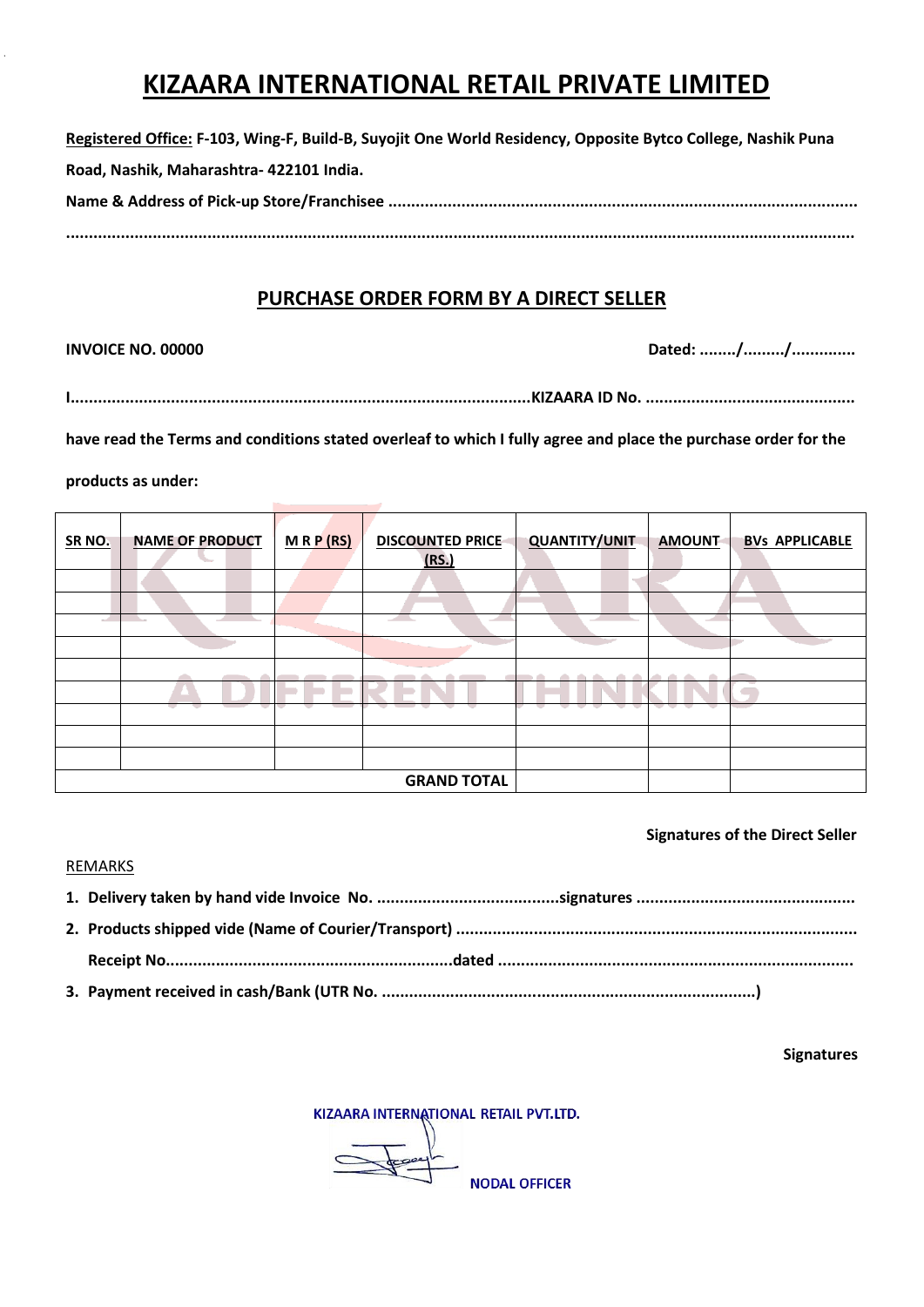# **TERMS & CONDITIONS FOR PURCHASE ORDER BY A DIRECT SELLER**

- **1. The Direct seller, who has placed an order as overleaf for the products/services mentioned therein here in declares that he/she has voluntarily, without any coercion, placed order overleaf, online/digitally or personally, for purchasing the products being marketed by M/S KIZAARA INTERNATIONAL RETAIL PRIVATE LIMITED. ( here in after referred to as "Entity").**
- **2. The Direct seller herein assures that he/she has visited the website of the entity www.kizaara.com and asserted itself with the products and all relevant information thereto.**
- **3. The entity herein assures to the Direct seller that it has employed sufficient measures to safeguard the data provided by it and the same is displayed on its website: www.kizaara.com.**
- **4. The entity also assures the Direct seller that it has well defined Buy-back and refund policy and mechanism displayed on its website: www.kizaara.com.**
- **5. The entity also assures the Direct seller that it has a well defined "Grievance redressal mechanism" displayed on its website: www.kizaara.com. The remedial measures available to the Direct seller are:**
	- **Acknowledgement and Resolution of complaint by the entity's customer care Cell within 48 hours of the time the complaint it receives at its end**

IISSERFN

- **Within 30 days' from the date of receipt of the complaint at its end by the Grievance Redressal Officer particulars of whom are displayed on its website: www.kizaara.com.**
- **Thereafter, if still unsatisfied, the Direct seller will have to approach the National Direct seller Helpline or State Direct seller Helpline ( NCH or SCH) of which the entity is a convergence partner**
- **If still not satisfied with the resolution offered by NCH or SCH, as the case may be, the Direct seller can approach an appropriate Direct seller forum or Direct seller court.**
- **6. These terms and conditions have been prescribed by the entity, without prejudice, in accordance with the prevailing provisions of the Consumer Protection Act, 2019 and Rules framed thereunder.**

### **TRUE COPY**

KIZAARA INTERNATIONAL RETAIL PVT.LTD.

**NODAL OFFICER** 

 **JITENDRA KUMAR SINGH (NODAL OFFICER)**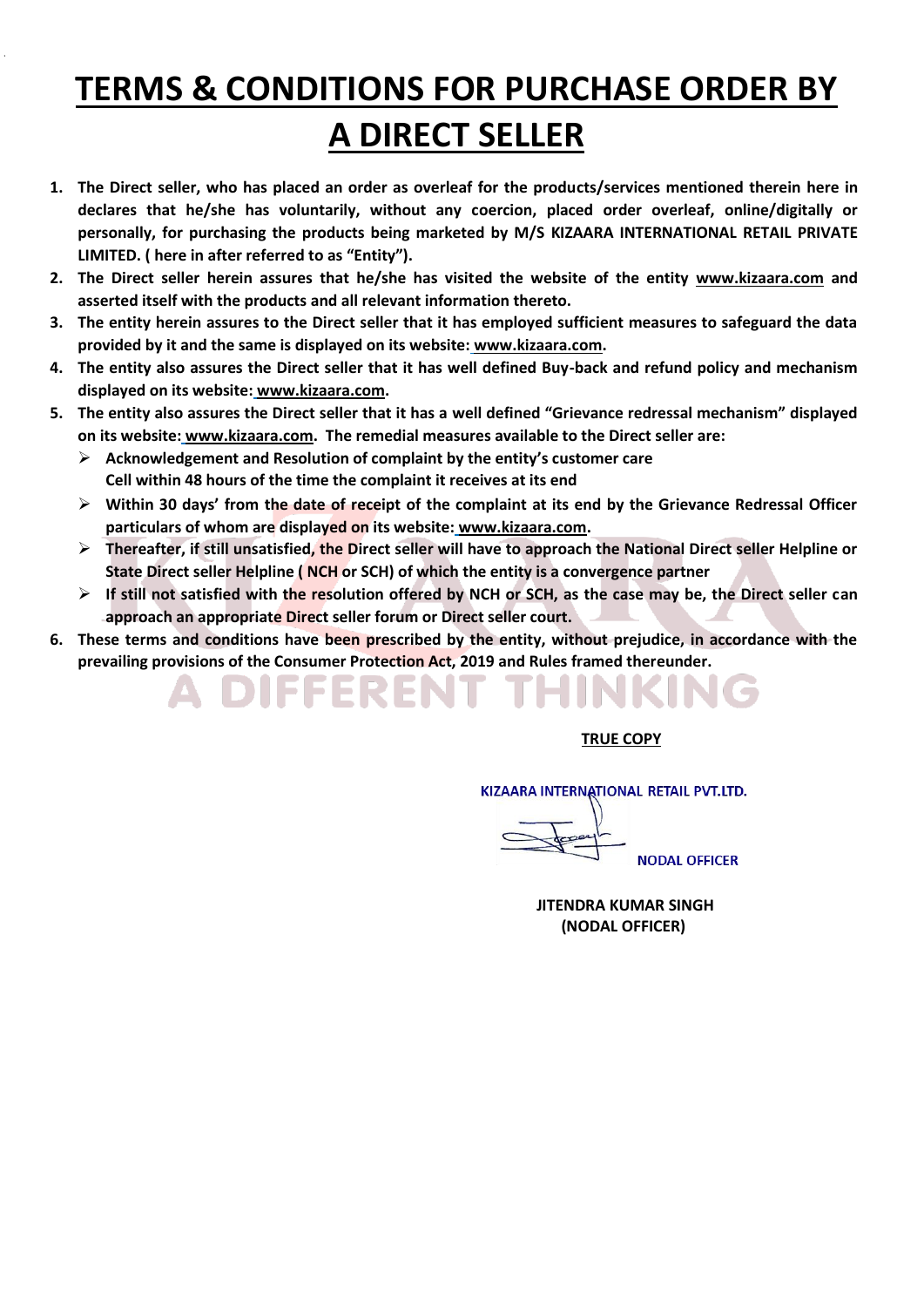### **KIZAARA INTERNATIONAL RETAIL PRIVATE LIMITED**

**Registered Office: F-103, Wing-F, Build-B, Suyojit One World Residency, Opposite Bytco College, Nashik Puna Road, Nashik, Maharashtra- 422101 India. Name & Address of Pick-up Store/Franchisee....................................................................................................... ............................................................................................................................................................................. Name of Direct Marketeer ............................................................................... ID No...........................................**

### **PURCHASE ORDER FORM BY A CONSUMER**

**INVOICE No. 00000 Dated: ......./......../..............** 

**I.................................................................................................................. have read the Terms and conditions stated overleaf to which I fully agree and place the purchase order for the products as under:**

| SR <sub>NO</sub> . | <b>NAME OF</b><br><b>PRODUCT</b> | MRP(RS)            | <b>DISCOUNTED</b><br><b>PRICE (RS.)</b> | <b>QUANTITY/UNIT</b> | <b>AMOUNT</b> | Cash-back<br>Applicable |  |  |
|--------------------|----------------------------------|--------------------|-----------------------------------------|----------------------|---------------|-------------------------|--|--|
|                    |                                  |                    |                                         |                      |               |                         |  |  |
|                    |                                  |                    |                                         |                      |               |                         |  |  |
|                    |                                  |                    |                                         |                      |               |                         |  |  |
|                    |                                  |                    |                                         |                      |               |                         |  |  |
|                    |                                  |                    |                                         |                      |               |                         |  |  |
|                    |                                  |                    |                                         |                      |               |                         |  |  |
|                    |                                  |                    |                                         |                      |               |                         |  |  |
|                    |                                  |                    |                                         |                      |               |                         |  |  |
|                    |                                  |                    |                                         |                      |               |                         |  |  |
|                    |                                  |                    |                                         |                      |               |                         |  |  |
|                    |                                  | <b>GRAND TOTAL</b> |                                         |                      |               |                         |  |  |

### **Signatures of the Direct Seller**

### **REMARKS**

**Signatures**

KIZAARA INTERNATIONAL RETAIL PVT.LTD.

 $\sqrt{2\pi}$ 

**NODAL OFFICER**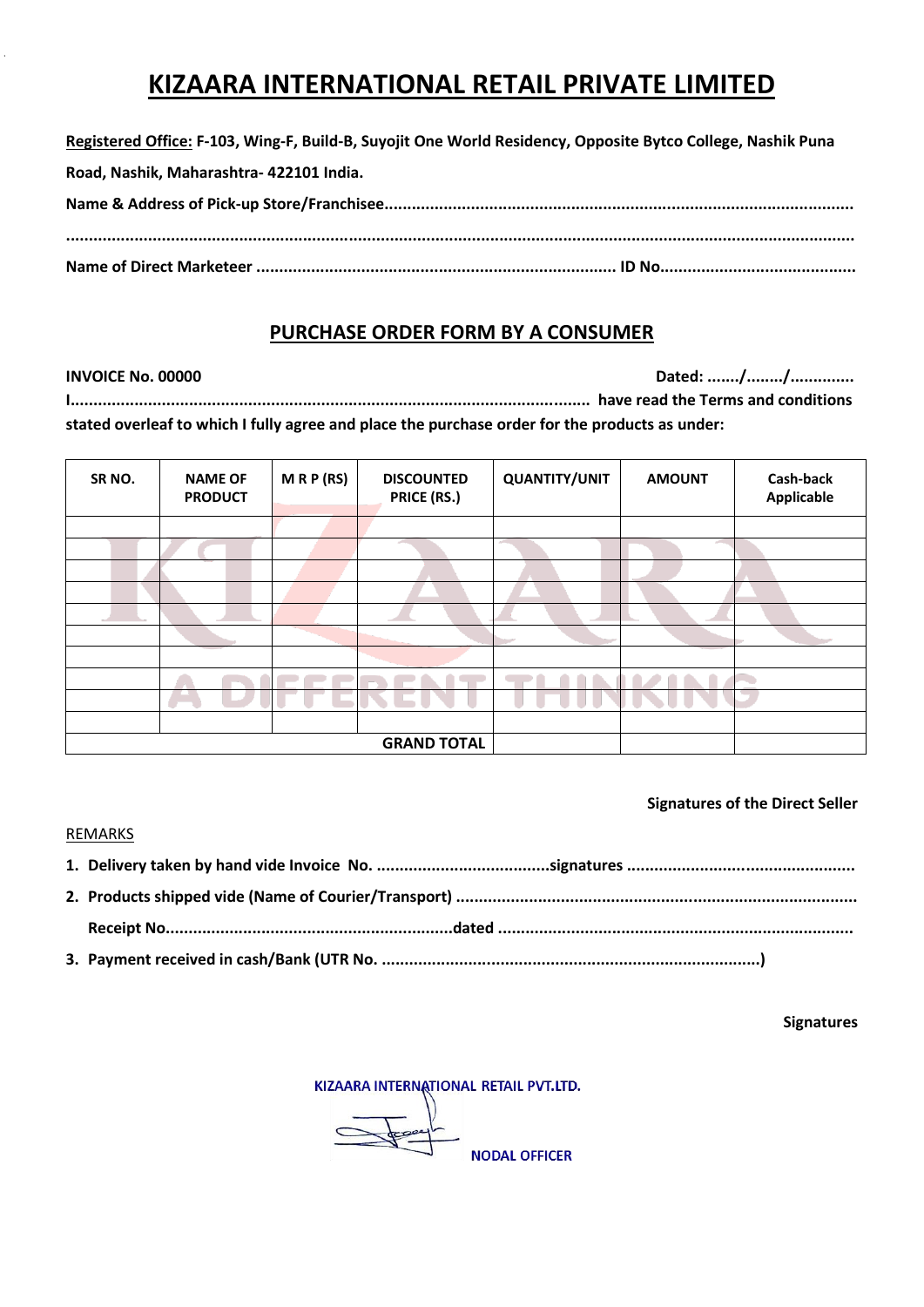## **TERMS & CONDITIONS FOR PURCHASE ORDER BY A CONSUMER**

- **1. The consumer herein declares that he/she has voluntarily, without any coercion, placed order overleaf, online/digitally or personally, for purchasing the products being marketed by M/S KIZAARA INTERNATIONAL RETAIL PRIVATE LIMITED. ( herein after referred to as "Entity").**
- **2. The consumer herein assures that he/she has visited the website of the entity www.kizaara.com and asserted itself with the products and all relevant information thereto.**
- **3. The entity herein assures to the consumer that it has employed sufficient measures to safeguard the data provided by it and the same is displayed on its website: www.kizaara.com.**
- **4. The entity also assures the consumer that it has well defined Buy-back and refund policy and mechanism displayed on its website: www.kizaara.com.**
- **5. The entity also assures the consumer that it has a well defined "Grievance redressal mechanism" displayed on its website: [www.kizaara.com](http://www.kizaara.com/). The remedial measures available to the consumer are:**
	- **Acknowledgement and Resolution of complaint by the entity's customer care Cell within 48 hours of the time the complaint it receives at its end**
	- **Within 30 days' from the date of receipt of the complaint at its end by the Grievance Redressal Officer particulars of whom are displayed on its website: www.kizaara.com.**
	- **Thereafter, if still unsatisfied, the consumer will have to approach the National Consumer Helpline or State Consumer Helpline ( NCH or SCH) of which the entity is a convergence partner**
	- **If still not satisfied with the resolution offered by NCH or SCH, as the case may be, the consumer can approach an appropriate consumer forum or consumer court.**
- **6. These terms and conditions have been prescribed by the entity, without prejudice, in accordance with the prevailing provisions of the Consumer Protection Act, 2019 and rules framed thereunder.**

# A DIFFERENT THINKING

 **TRUE COPY**

KIZAARA INTERNATIONAL RETAIL PVT.LTD.

**NODAL OFFICER** 

 **JITENDRA KUMAR SINGH (NODAL OFFICER)**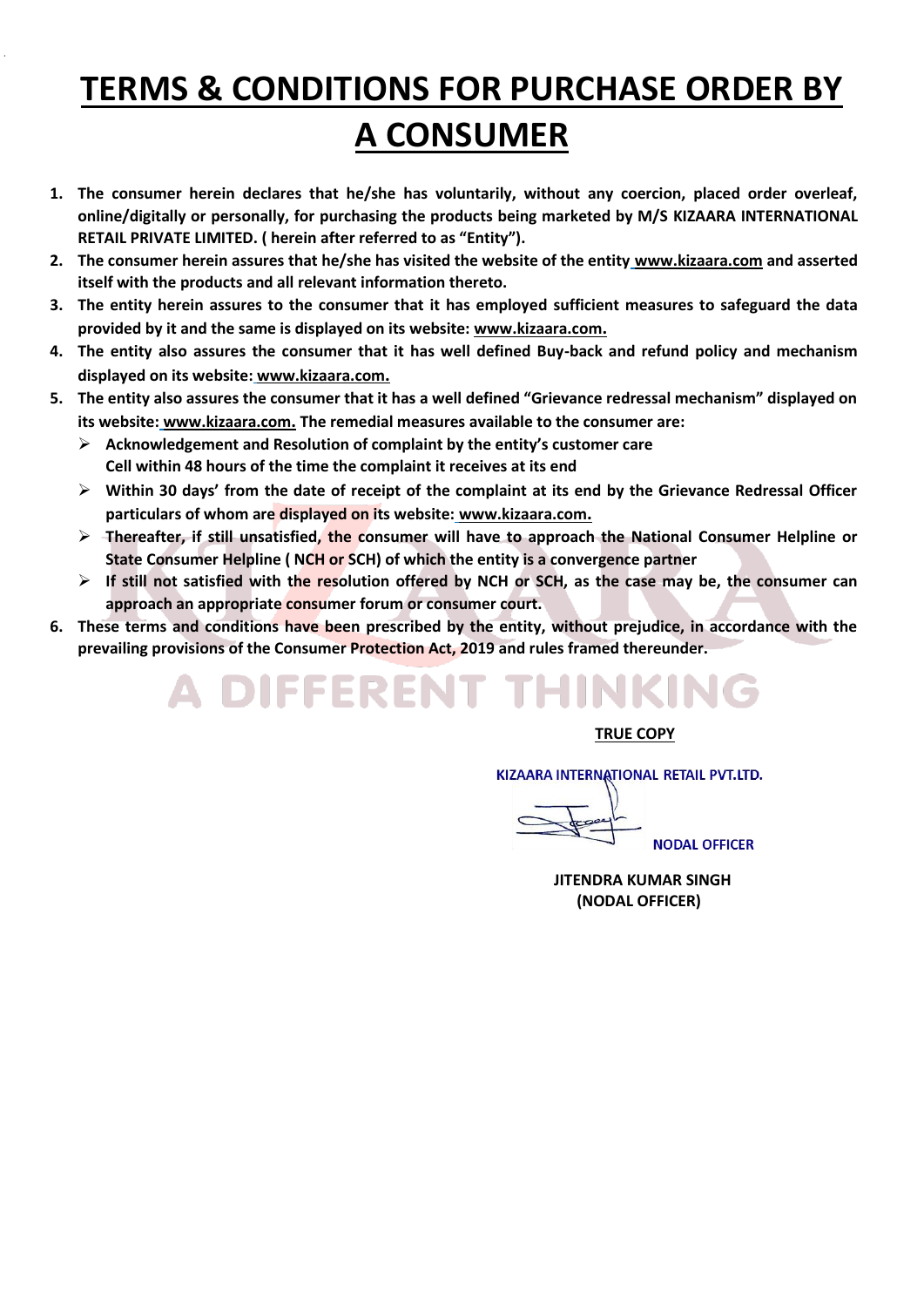### **BOARD RESOLUTION**

**Certified true copy of resolution passed by the Board of M/S KIZAARA INTERNATIONAL RETAIL PRIVATE LIMITED, Maharashtra in a meeting held on 14th February, 2022 at its Registered Office at F-103, Wing-F, Build-B, Suyojit One World Residency, Opposite Bytco College, Nashik Puna Road, Nashik, Maharashtra - 422101 India.**

#### **Unanimously resolved as under:**

- **1. T**hat a declaration of compliance to Consumer Protection (Direct selling) Rules, 2021, Consumer Protection (E-commerce) Rules, 2020 and Consumer Protection Act, 2019 be submitted to the Department of Consumer Affairs, Government of India and to the Govt of National Capital Territory of Delhi as provided under section 5 ( c ) of the Rules.
- **2.** That Shri. **JITENDRA KUMAR SINGH** is hereby appointed as Nodal Officer and be entrusted with the responsibility for ensuring compliance with any order or requisition made in accordance with the provisions of Consumer Protection (Direct selling) Rules, 2021, Consumer Protection (E-commerce) Rules, 2020 and Consumer Protection Act, 2019 or any other laws or rules made thereunder. He is further authorised to sign and execute any document whatsoever required fulfilling his responsibility including the mandatory declaration referred to in para (1) above.
- **3.** That Shri. **RAVINDRA KUMAR GUPTA** is hereby appointed as Grievance Redressal Officer and authorised to undertake all tasks for redressal of consumers' grievances by complying with the provisions of Clauses 5 (6, 7, 9 & 11) of the Consumer Protection (Direct selling) Rules, 2021 as well as relevant provisions related to Grievance redressal and consumer complaints under the Consumer Protection (E-commerce) Rules, 2020 and Consumer Protection Act, 2019 or any other laws or rules made thereunder.

KIZAARA INTERNATIONAL RETAIL PVT.LTD.

त्रीपभाला

**DIRECTOR** 

**Signatures of the Director Signatures of the Director Signatures of the Director** KIZAARA INTERNATIONAL RETAIL PVT.LTD.

Umay

**DIRECTOR** 

 **DEEPMALA CHAHAR SANTOSH KUMAR CHAHAR (DIRECTOR) (DIRECTOR)**

#### **CERTIFIED TO BE A TRUE COPY**

KIZAARA INTERNATIONAL RETAIL PVT.LTD.

**NODAL OFFICER** 

 **JITENDRA KUMAR SINGH (NODAL OFFICER)**

**Dated: 21/03/2022**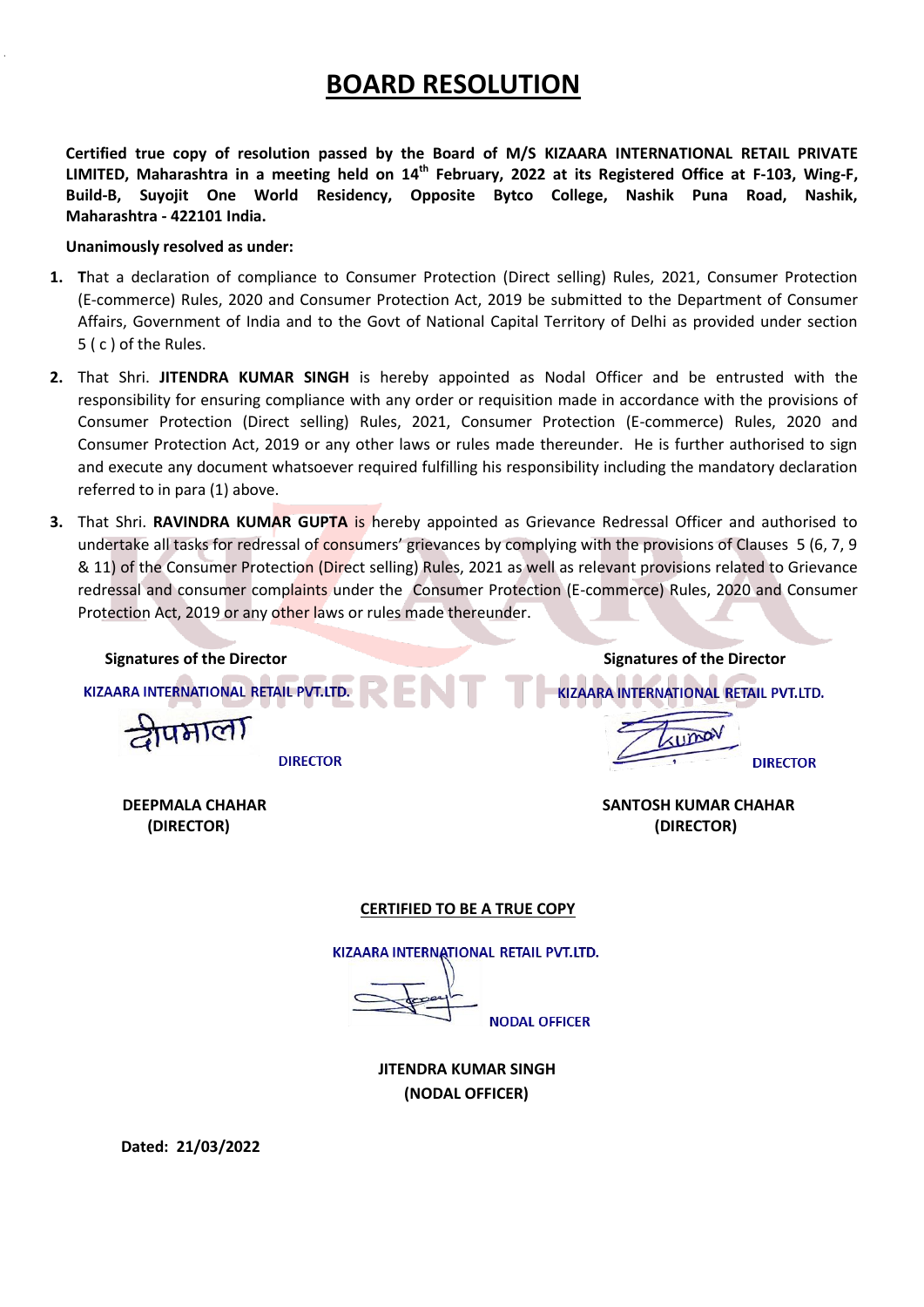# **LIST OF DIRECTORS**

### **1. NAME: DEEPMALA CHAHAR**

 $\ddot{\phantom{a}}$ 

**Address: F-103, Wing-F, Build-B, Suyojit One World Residency, Opposite Bytco College, Nashik Puna Road, Nashik, Maharashtra- 422101** 

**Phone No.: 9371977377 E-mail ID: DIN: 0847980**

### **2. NAME: SANTOSH KUMAR CHAHAR**

**Address: F-103, Wing-F, Build-B, Suyojit One World Residency, Opposite Bytco College, Nashik Puna Road, Nashik, Maharashtra- 422101**  

| <b>Phone No.:</b>                     |                                       |
|---------------------------------------|---------------------------------------|
| E-mail ID:                            |                                       |
| DIN: 08779255                         |                                       |
|                                       | DIEEERENT TEINKING                    |
| KIZAARA INTERNATIONAL RETAIL PVT.LTD. | KIZAARA INTERNATIONAL RETAIL PVT.LTD. |
|                                       | KUMO                                  |
| <b>DIRECTOR</b>                       | <b>DIRECTOR</b>                       |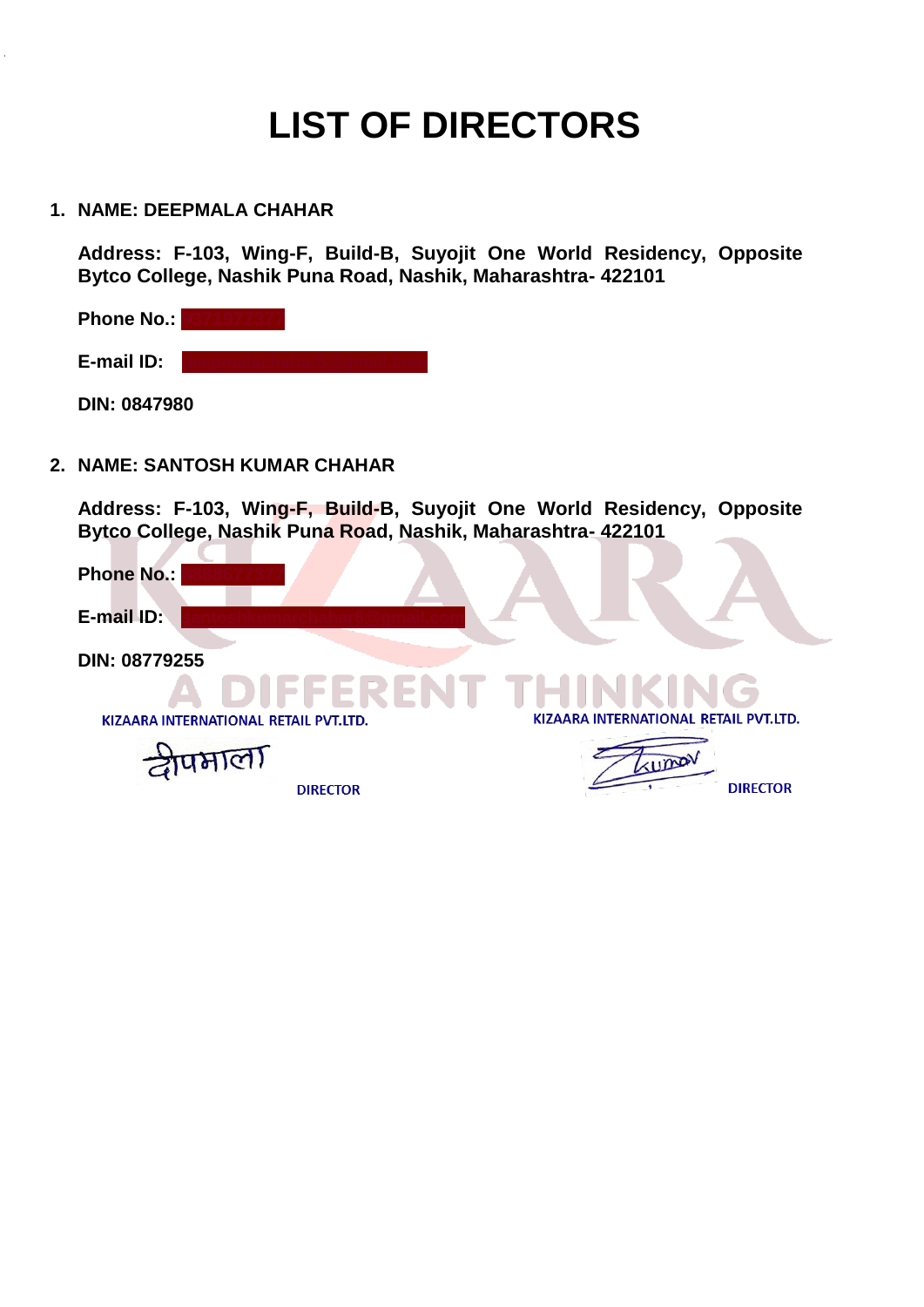## **KIZAARA HERBAL & AYURVEDIC PRODUCT LIST**

|    | <b>PRODUCT NAME</b>            | <b>QTY</b>    | <b>MRP</b> | <b>DP</b> | <b>BV</b> |
|----|--------------------------------|---------------|------------|-----------|-----------|
|    | 1. AYUR IMMUNITY CARE 1        | 500 ML        | $1090/-$   | 788/-     | 447       |
|    | 2. AYUR PANACEA CARE 1         | <b>500 ML</b> | $1000/-$   | $760/-$   | 393       |
|    | 3. AYUR ORTHO CARE 1           | <b>500 ML</b> | $1090/-$   | $853/-$   | 505       |
| 4. | <b>AYUR CARDIO CARE 1</b>      | <b>500 ML</b> | 1400/-     | $868/-$   | 478       |
|    | 5. AYUR ENERGY CARE 1          | <b>500 ML</b> | $2134/-$   | $1771/-$  | 1094      |
|    | <b>6. AYUR ALLERGY CARE 1</b>  | 500 ML        | $1220/-$   | $994 -$   | 667       |
| 7. | <b>AYUR GYNAE CARE 1</b>       | <b>500 ML</b> | $1400/-$   | 1144/     | 665       |
|    | 8. AYUR DIABETES CARE 1        | <b>500 ML</b> | $910/-$    | $606/-$   | 361       |
|    | 9. AYUR LIVER CARE 1           | <b>500 ML</b> | 1410/-     | $1171/-$  | 735       |
|    | <b>10. AYUR BERRY JUICE 1</b>  | <b>500 ML</b> | 1180/-     | $774/-$   | 401       |
|    | 11. AYUR RED ALOEVERA JUICE 1  | <b>500 ML</b> | $950/-$    | $706/-$   | 410       |
|    | 12. AYUR SEA BUCKTHORN JUICE 1 | 500 ML        | $1220/-$   | 992/      | 545       |
|    | 13. AYUR FAT CARE 1            | <b>500 ML</b> | $1180/-$   | $980/-$   | 555       |
|    | 14. AYUR STONE CARE 1          | 500 ML        | 1122/      | $936/-$   | 505       |
|    | <b>15. AYUR NONI CARE 1</b>    | 500 ML        | $1140/-$   | $915/-$   | 523       |
|    | 16. AYUR PILES CARE 1          | 500 ML        | $1180/-$   | $965/-$   | 528       |
|    | 17. AYUR PANCH TULSI 1         | <b>25 ML</b>  | $370/-$    | $307 -$   | 208       |

**MRP = MAXIMUM RETAIL PRICE / DP = DISTRIBUTOR PRICE / BV = BUSINESS VOLUME**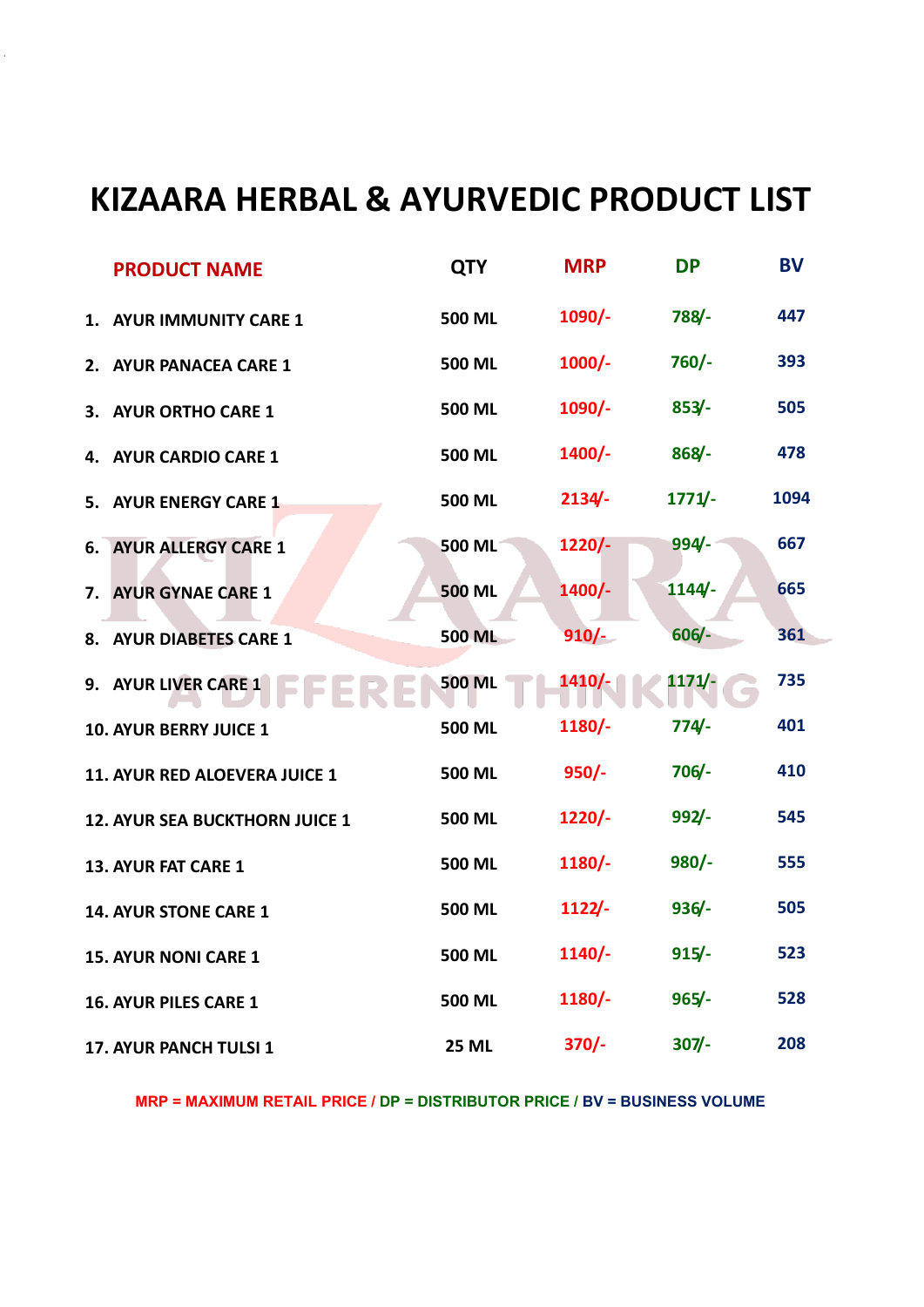## **KIZAARA HERBAL & AYURVEDIC PRODUCT LIST**

 $\ddot{\phantom{a}}$ 

| <b>PRODUCT NAME</b>              | <b>QTY</b>      | <b>MRP</b> | <b>DP</b> | <b>BV</b> |
|----------------------------------|-----------------|------------|-----------|-----------|
| 18. AYUR JOINT PAIN CARE 1       | <b>50 ML</b>    | $370/-$    | $307 -$   | 171       |
| 19. AYUR KIDS CARE 1             | <b>500 ML</b>   | $1400/-$   | $1162/-$  | 581       |
| <b>20. AYUR NARCOTIC CARE 1</b>  | <b>25 ML</b>    | $424 -$    | $352/-$   | 190       |
| 21. AYUR FENNEL DROPS 1          | <b>50 ML</b>    | $240/-$    | $190/-$   | 68        |
| 22. AYUR HAIR CARE 1             | 100 ML          | 226/       | 186/      | 60        |
| 23. AYUR HERBAL TEA-1            | 100 GM          | $415/-$    | $345/-$   | 150       |
| 24. AYUR FLAXSEED OMEGA - 369    | <b>60 CAP.</b>  | 1499/      | 1244/     | 811       |
| <b>25. AYUR ANALGESIC CARE 1</b> | <b>120 TAB.</b> | 1499/-     | 1198/-    | 640       |
| 26. AYUR THYROID CARE 1          | <b>500 ML</b>   | 1180/-     | 976/      | 532       |
| 27. AYUR COUGH CARE 1            | <b>500 ML</b>   | $1140/-$   | $860/-$   | 451       |
| 28. AYUR DERMO CARE 1            | <b>50 GM</b>    | $240/-$    | $204 -$   | 87        |
| 29. AYUR MEMORY CARE 1           | <b>500 ML</b>   | $1310/-$   | $1090/-$  | 640       |
| 30. AYUR TRIPHALA JUICE 1        | <b>500 ML</b>   | $600/-$    | $374/-$   | 140       |
| 31. AYUR S + C HAIR CARE 1       | 100 GM          | $240/-$    | $195/-$   | 68        |
| 32. AYUR FACE WASH 1             | <b>100 GM</b>   | $235/-$    | $190/-$   | 73        |
| 33. AYUR SKIN CARE 1             | <b>50 GM</b>    | 222/       | $185/-$   | 64        |
| 34. AYUR DENTAL CARE 1           | <b>100 GM</b>   | $240/-$    | $195/-$   | 91        |

**MRP = MAXIMUM RETAIL PRICE / DP = DISCOUNTED PRICE / BV = BUSINESS VOLUME**